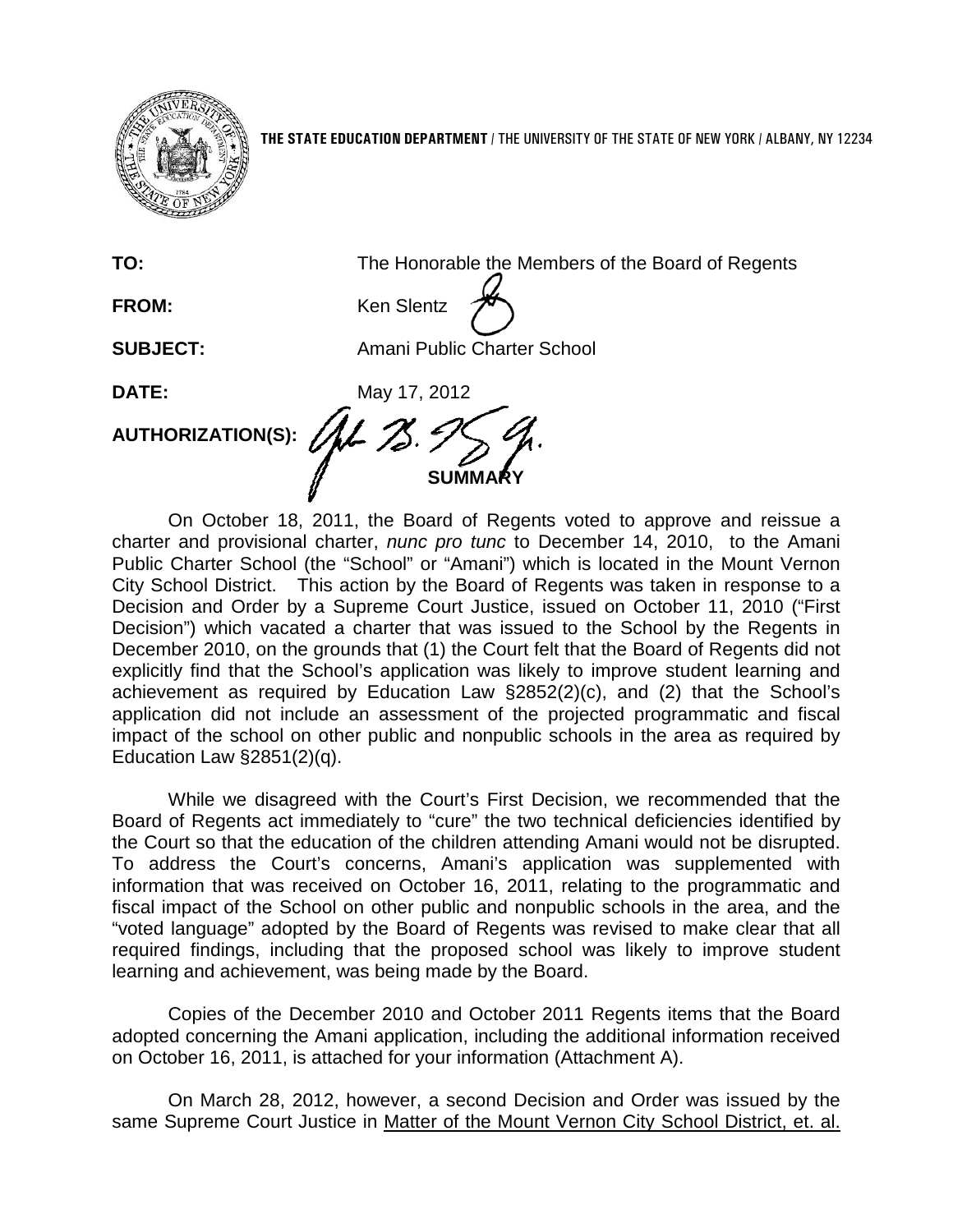v. The New York State Education Department, et. al., Supreme Court, Albany Co. (Teresi, J.), Index No. 457-12, RJI No. 01-12-ST3338 ("Second Decision"), which vacated the charter that was reissued to the School. Specifically, while acknowledging that the Regents had made the required Education Law §2852(2)(c) finding that the School "is likely to improve student learning and achievement and materially further the purposes set out in subdivision two of section 2850 of the Education Law," the Court:

- 1. Found that while the fiscal and programmatic impact statement submitted on October 16, 2011 explicitly showed its fiscal impact on the Mount Vernon City School District, its programmatic analysis, in the opinion of the Court, was "wholly conclusory;" and
- 2. *Sua sponte* found that the School's filing of the October 16, 2011, addendum constituted a "significant stage of the chartering process," and that the amount of notice given by the Regents prior to its October 18, 2011 action, did not comply with Education Law §2857(1)'s notice provision.

We, again, strongly disagree with the Court's decisions in this matter and note that appeals of both the Court's First Decision and Second Decision are pending. In addition, on April 27, 2012, the Appellate Division, Third Department, issued a Decision and Order that, among other things, stayed the Supreme Court's Second Decision to the extent that it vacated the charter that was re-issued to Amani on October 18, 2011. We feel that, ultimately, there is a strong likelihood of success on these appeals, and we believe that the Appellate Division's grant of a stay in this matter is a testament to that. However, a decision on appeal is not likely until at least September 2012 (and most likely later than that), and we feel that it is in the best interests of everyone – including the faculty, staff and students of the School – to resolve this matter before then. Accordingly, we are again recommending that the Board act to "cure" the two alleged deficiencies identified by the Court in its Second Decision and Order.

Attached to this item (Attachment B) is information that was submitted on April 6, 2012, to supplement Amani's application which relates to the projected programmatic and fiscal impact of the School on the other public and nonpublic schools in the area. This information, which replaces the information that was submitted on October 16, 2011, enhances what was submitted previously, and is consistent with the totality of information that was considered by the Department and the Board of Regents in December 2010 and again in October 2011.

Also, on April 6, 2012, the Department provided notice to the Mount Vernon City School District ("District") and to other interested parties that this matter would be on the Regents May 2012 meeting agenda. This notice was also posted on the Department's Charter School Office web site. In addition, and although a public hearing is not required, the District was given the opportunity to conduct a public hearing regarding Amani's application, which it chose not to do. Accordingly, on April 27, 2012, the Department notified the District and all public and non-public schools in the same area as Amani of the Department's intention to conduct a public hearing regarding the reissuance of a charter to the School on Thursday, May 10, 2012. To ensure that the community impacted by the School was afforded every opportunity to comment, the Department made the hearing notice available in English, Spanish, and Portuguese,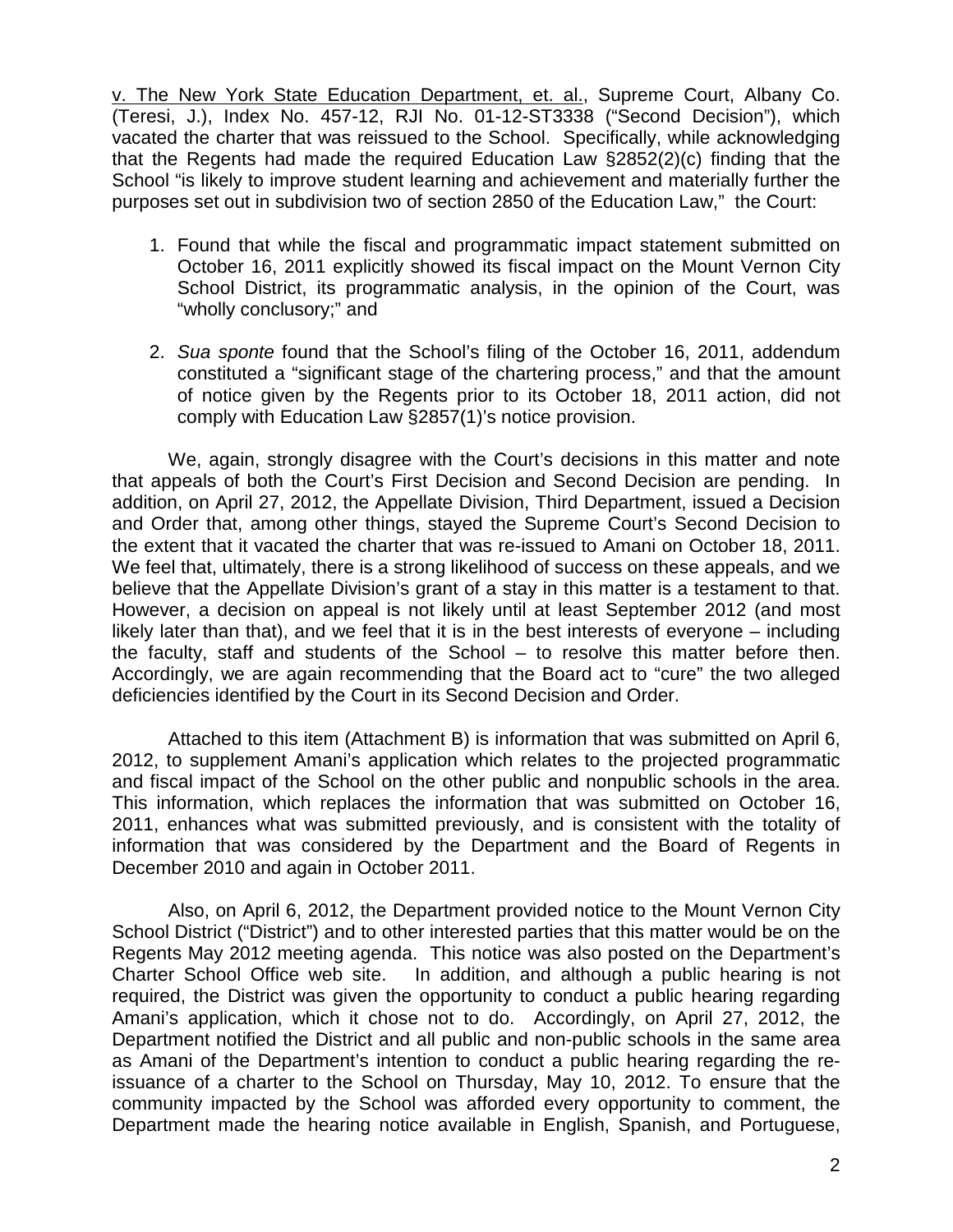and worked with the District's Board Clerk and the School to post these notices throughout the community. The notices were also sent to three local media outlets including public access television. Additionally, the notice and application materials including the supplemental information were made available for public inspection at the District's Board Office, the School, and the Mount Vernon Public Library. The public was notified that written comments could be submitted to the Department at the hearing or via mail and email to the Department through May 17, 2012.

Approximately 350 people attended the public hearing, including a current member of the Mount Vernon Board of Education, a candidate for the Mount Vernon Board of Education, the President of the Mount Vernon Parent-Teacher Association (PTA), several District teachers, a member of the Mount Vernon City Council (who also serves on the Amani Board of Trustees), many Amani teachers and parents of students who attend Amani, and more than 40 Amani fifth grade students. Approximately 61 individuals presented remarks, including 23 Amani students.

Some speakers expressed concern and frustration about the quality of the educational system in the District, including large class sizes, limited availability of textbooks and resources for students, budget cuts, and community violence impacting the teaching and learning in the District. However, no one, including those speakers who were affiliated with the District, spoke in direct opposition to Amani or asked that it be closed, although the issue of the District resources that flow to charter schools was raised. The Mount Vernon School Board member who presented remarks at the hearing talked about the fiscal impact that Amani has on the District and the on-going litigation that the District initiated concerning Amani. In addition, he spoke about the possibility of merging a District school, which is a school in need of improvement, with Amani as a possible solution to the litigation, so that the District would benefit from the educational practices at Amani without loss of funds to an external organization. This idea was not supported by the teachers who attended the hearing and who teach at the District school in question.

In addition to the individuals who presented remarks at the hearing, 82 written comments were submitted at the hearing and approximately 30 written comments were received by the Department before and after the hearing, all of which expressed support for Amani.

A complete copy of the Amani Public Charter School application, including the addendum submitted on April 6, 2012, as well as copies of all of the written comments received by the Department are available for your review in the Regents Office. The application materials are also available on the Department's web site at: [http://www.p12.nysed.gov/psc/2010CharterSchoolApplicationCycle.html#approved.](http://www.p12.nysed.gov/psc/2010CharterSchoolApplicationCycle.html#approved)

## Recommendation

VOTED, that effective immediately, the Board of Regents finds that the proposed Amani Public Charter School: (1) meets the requirements set out in Article 56 of the Education Law, and all other applicable laws, rules and regulations; (2) will operate in an educationally and fiscally sound manner; (3) is likely to improve student learning and achievement and materially further the purposes set out in subdivision two of section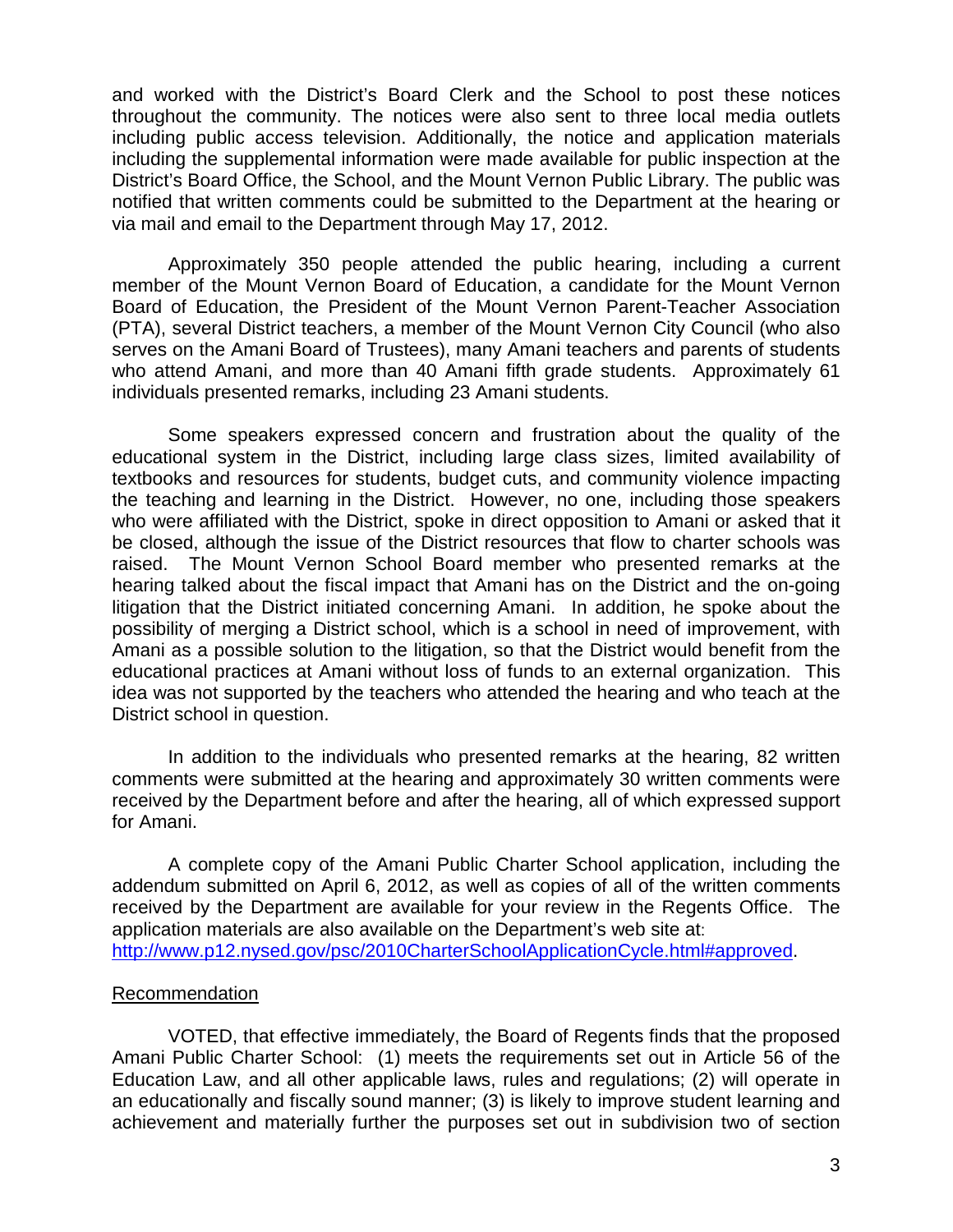2850 of the Education Law; and (4) will have a significant educational benefit to the students expected to attend the charter schools, and the Board of Regents therefore approves and reissues a charter and provisional charter to the Amani Public Charter School for a term of five years in accordance with  $\S 2851(2)(p)$  of the Education Law, *nunc pro tunc* to December 14, 2010.

## Timetable for Implementation

The Regents action for the Amani Public Charter School is effective immediately.

**Attachments**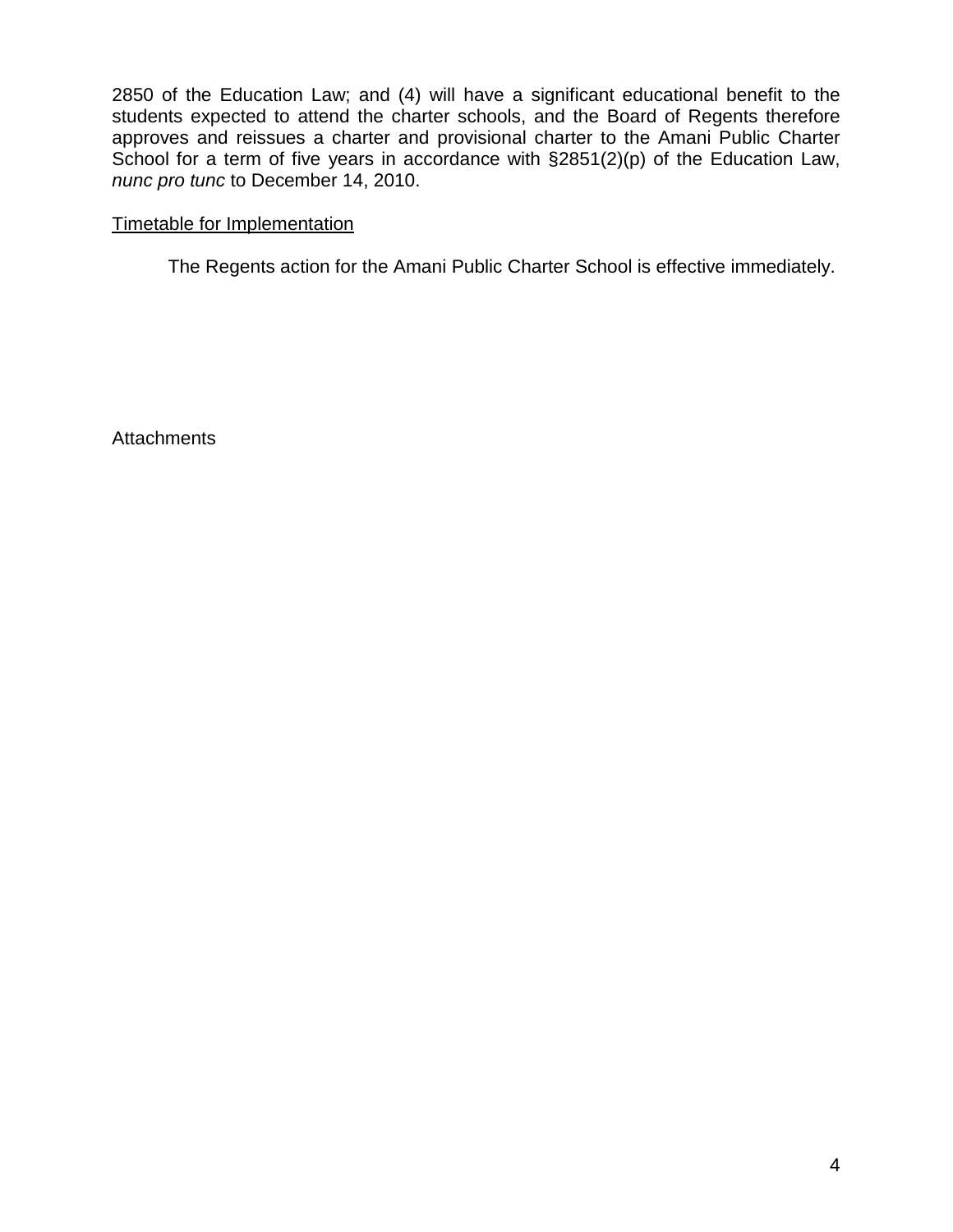

THE STATE EDUCATION DEPARTMENT / THE UNIVERSITY OF THE STATE OF NEW YORK / ALBANY, NY 12234

| TO:             | P-12 Education Committee                                                                        |
|-----------------|-------------------------------------------------------------------------------------------------|
| <b>FROM:</b>    | John B. King, Jr.                                                                               |
| <b>SUBJECT:</b> | <b>Charter Schools: Initial Applications and Charters</b><br>Authorized by the Board of Regents |
| DATE:           | December 2, 2010                                                                                |

**AUTHORIZATION(S):** 

## **SUMMARY**

The Commissioner and Department staff recommend that the Board of Regents issue the initial charters and provisional charters for the following seven Charter Schools:

- 1. Amani Public Charter School
- 2. Democracy Prep III Charter School
- 3. Discovery Charter School
- 4. Launch Expeditionary Learning Charter School
- 5. Mott Hall Charter School
- 6. New York City Montessori Charter School
- 7. Urban Dove Charter School

The following tables outline information about each of these proposed charter schools. Additional information about each of the applications and the review of those applications is included in the attached Summary of Findings and Recommendations for each proposed school (Attachment A) which are also posted on the Regents Web page at: http://www.regents.nysed.gov/meetings/

| Name of Proposed Charter School  | Amani Public Charter School       |
|----------------------------------|-----------------------------------|
| Lead Applicant(s)                | Stephanie McCaine                 |
| Management Company               | N/A                               |
| Other Partner(s)                 | N/A                               |
| <b>District of Location</b>      | Mount Vernon City School District |
| <b>Proposed Opening Date</b>     | <b>Fall 2011</b>                  |
| Grade Levels/ Number of Students | Grades 5-8, 320 students          |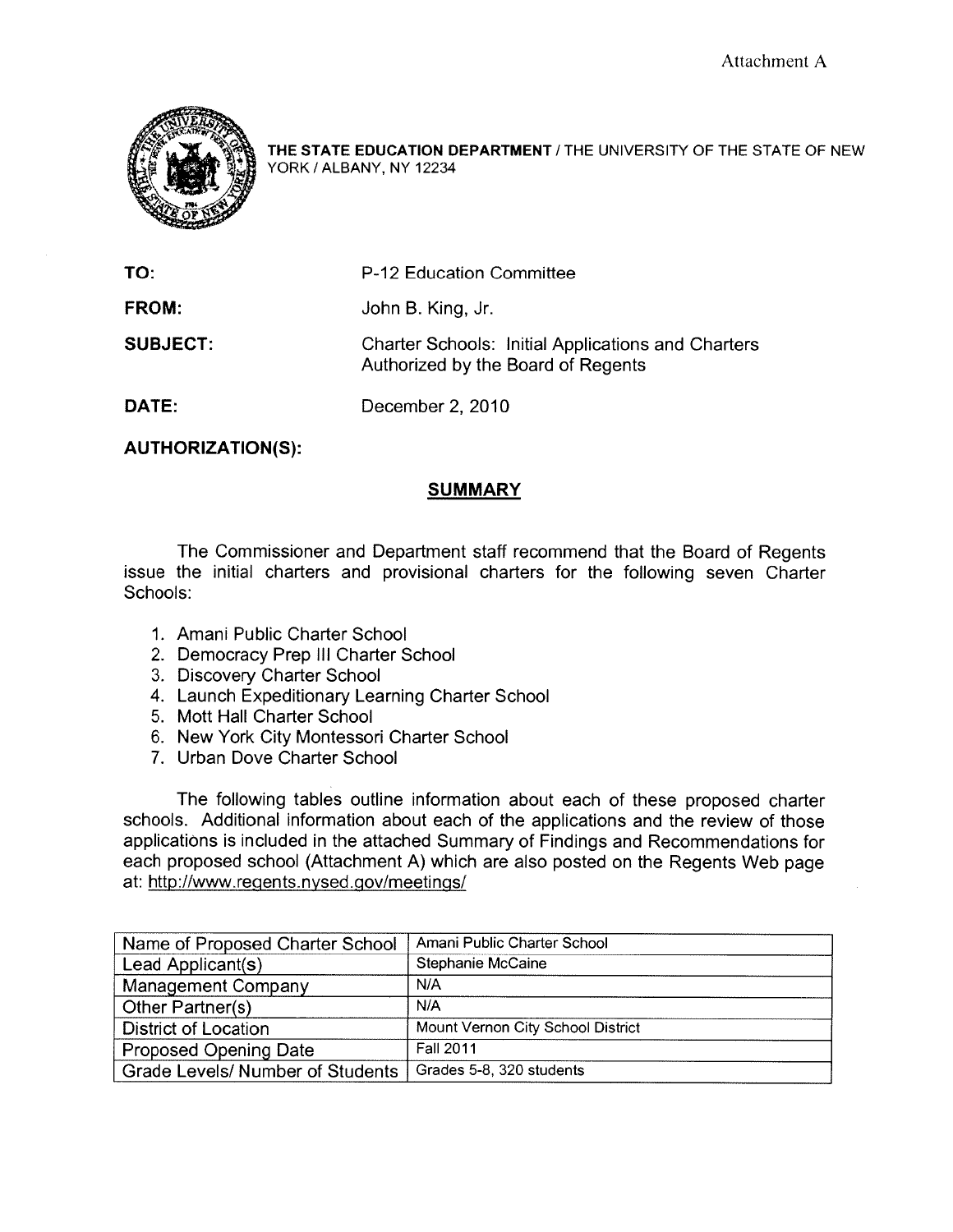| Name of Proposed Charter School         | Democracy Prep III            |
|-----------------------------------------|-------------------------------|
| Lead Applicant(s)                       | Seth Andrews                  |
| <b>Management Company</b>               | Democracy Prep Public Schools |
| Other Partner(s)                        | N/A                           |
| <b>District of Location</b>             | CSD <sub>5</sub>              |
| <b>Proposed Opening Date</b>            | <b>Fall 2011</b>              |
| <b>Grade Levels/ Number of Students</b> | Grades 6-8, 312 students      |

| Name of Proposed Charter School  | Discovery Charter School              |
|----------------------------------|---------------------------------------|
| Lead Applicant(s)                | Daniel Aurelli                        |
| <b>Management Company</b>        | N/A                                   |
| Other Partner(s)                 | <b>Expeditionary Learning Schools</b> |
| <b>District of Location</b>      | East Irondequoit CSD                  |
| <b>Proposed Opening Date</b>     | <b>Fall 2011</b>                      |
| Grade Levels/ Number of Students | Grades K-6, 280 students              |

| Name of Proposed Charter School         | Launch Expeditionary Learning Charter School |
|-----------------------------------------|----------------------------------------------|
| Lead Applicant(s)                       | Evan Kilgore, Geoffrey Roehm                 |
| Management Company                      | N/A                                          |
| Other Partner(s)                        | New York City Outward Bound                  |
|                                         | <b>Expeditionary Learning Schools</b>        |
| <b>District of Location</b>             | CSD <sub>16</sub>                            |
| Proposed Opening Date                   | <b>Fall 2011</b>                             |
| <b>Grade Levels/ Number of Students</b> | Grades 6-10, 461 students                    |

| Name of Proposed Charter School         | Mott Hall Charter School |
|-----------------------------------------|--------------------------|
| Lead Applicant(s)                       | <b>Bob Lesser</b>        |
| <b>Management Company</b>               | Replications, Inc.       |
| Other Partner(s)                        | N/A                      |
| <b>District of Location</b>             | CSD 8, 9                 |
| <b>Proposed Opening Date</b>            | <b>Fall 2011</b>         |
| <b>Grade Levels/ Number of Students</b> | Grades 6-8, 315 students |

| Name of Proposed Charter School  | New York City Montessori Charter School               |
|----------------------------------|-------------------------------------------------------|
| Lead Applicant(s)                | Gina Sardi                                            |
| Management Company               | N/A                                                   |
| Other Partner(s)                 | South Bronx Overall Economic Development Corp (SoBRO) |
| <b>District of Location</b>      | CSD <sub>7</sub>                                      |
| <b>Proposed Opening Date</b>     | <b>Fall 2011</b>                                      |
| Grade Levels/ Number of Students | Grade K-5, 294 students                               |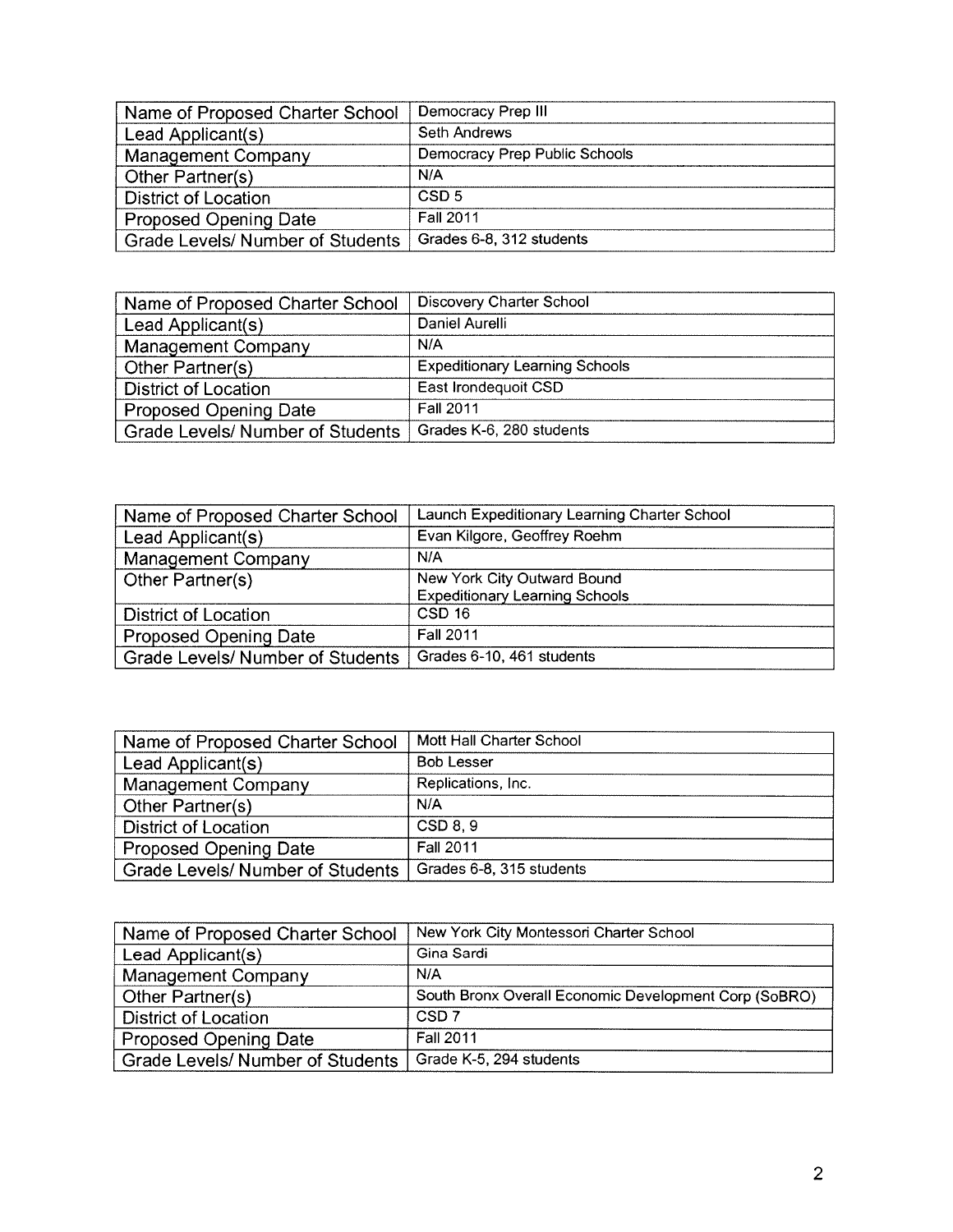| Name of Proposed Charter School         | Urban Dove Charter School           |
|-----------------------------------------|-------------------------------------|
| Lead Applicant(s)                       | Jai Nanda                           |
| <b>Management Company</b>               | N/A                                 |
| Other Partner(s)                        | Urban Dove                          |
| <b>District of Location</b>             | CSD 22                              |
| <b>Proposed Opening Date</b>            | <b>Fall 2011</b>                    |
| <b>Grade Levels/ Number of Students</b> | Ungraded (Ages 16-18), 240 students |

## Background

Chapter 101 of the Laws of 2010 increased the cap on the number of charters that can be issued in New York State, from 200 to 460. The statute also designates the Board of Regents and the Board of Trustees of the State University of New York (SUNY) as the authorizers for the additional 260 charters and requires that the two chartering entities create competitive Request for Proposal (RFP) processes for applications for the additional 260 charters. The two Boards are required to issue RFPs for new charter applications in cycles on August 1, 2010, January 1, 2011, January 1, 2012 and September 1, 2012.

The Board of Regents application and review process is designed to award charters to applicants that demonstrate the greatest probability of creating high quality public schools. The charter school application process was revised in the summer of 2010 to align with the criteria that is outlined in Chapter 101 of the Laws of 2010. The Department's first RFP was issued on August 1, 2010 as required by the statute.

The application and review process consists of multiple phases in which applicants are invited to advance on the basis of the successful evaluation of each submission. The steps in the process include:

- 1. Submission and review of written prospectus to demonstrate clear understanding of the New York State Charter Schools Act and alignment with the priorities stated in law. Thirty five prospectuses were submitted and reviewed in September 2010. Sixteen were invited to submit full applications; one applicant group withdrew, citing the need for more time and the intent to apply in the next cycle.
- 2. Submission and review of written full application to present the design of the proposed school, including instructional model and approach, targeted student population, organizational structure and financial plan. Fifteen applications were submitted and reviewed.
- 3. Review of public comment provided through formal public hearings (required to be conducted by the school district of location for the proposed school) and through direct oral and written communication with Associate Commissioner of the Office for Innovative School Models.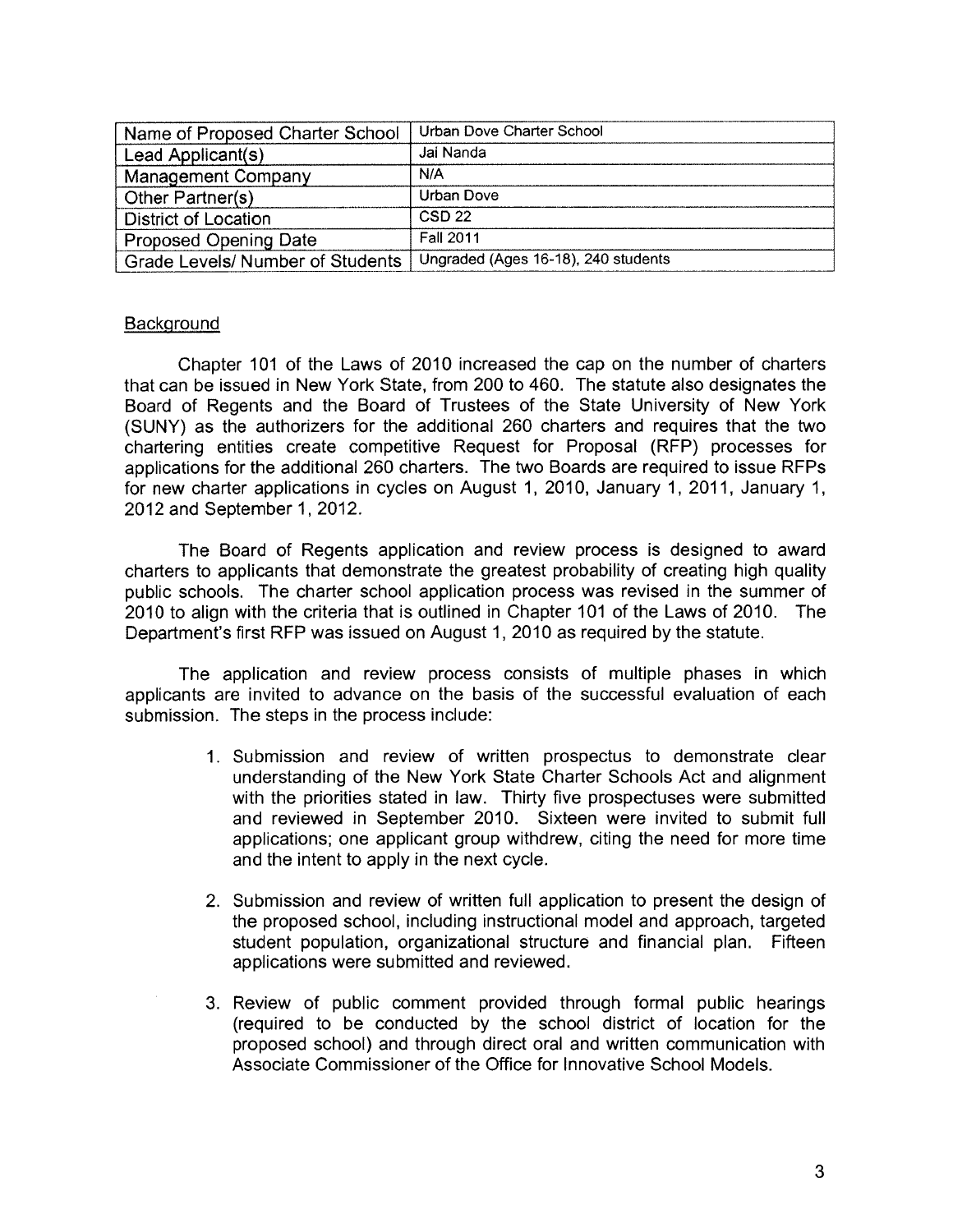- 4. Interviews with founding groups to discuss application details and to evaluate the skill and knowledge of the founding group to launch and operate the proposed school. Fifteen capacity interviews, each led by Department senior managers, were conducted in October 2010.
- 5. At the conclusion of the application and review process, seven of the fifteen applications were withdrawn by the applicants
- 6. Recommendations are made to the Board of Regents by the Commissioner to award new charters to applicant groups with the strongest plan and presentation to launch and operate a highly effective public school. These recommendations are based on a synthesis of information gathered throughout all stages of the process.

The application for the Lamad Academy Charter High is not being recommended for approval by the Board of Regents because it did not meet the criteria established in §2852(9-a) of the Education Law and/or did not meet some or all of the following essential competencies identified in the RFP process:

- 1. The applicant demonstrates clear understanding of the New York State Charter Schools Act and what it means to comply with the Act.
- 2. The applicant's proposed school demonstrates clear alignment with the educational priorities stated in the law.
- 3. The applicant presents a coherent and practical design for the proposed school.
- 4. The applicant demonstrates the necessary experience, skill and will to manage the challenging and dynamic process of opening and operating a public charter school.

Additional information about this application and the review of the application is included in the attached Summary of Findings and Recommendations (Attachment B).

## **Reasons for Recommendation**

The proposed charter schools: (1) meet the requirements set out in Article 56 of the Education Law, and all other applicable laws, rules and regulations; (2) will operate in an educationally and fiscally sound manner; (3) are likely to improve student learning and achievement and materially further the purposes set out in subdivision two of section twenty-eight hundred fifty of Article 56 of the Education Law; and (4) will have a significant educational benefit to the students expected to attend the charter school.

## Recommendation

VOTED: That the Board of Regents approves and issues a charter and provisional charter to the Amani Public Charter School for a term of five years in accordance with §2851(2)(p) of the Education Law.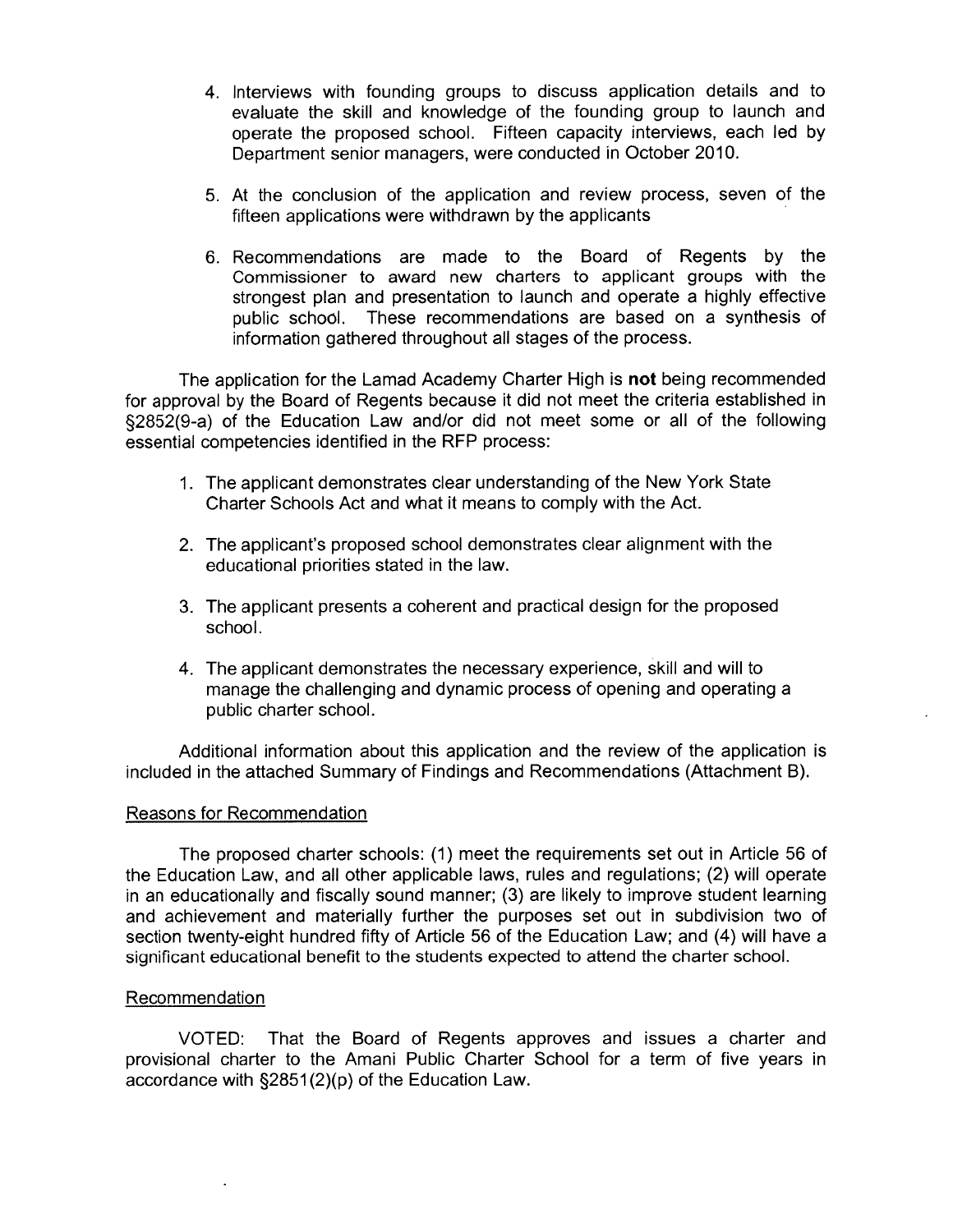That the Board of Regents approves and issues a charter and VOTED: provisional charter to the Democracy Prep III Charter School for a term of five years in accordance with §2851(2)(p) of the Education Law.

That the Board of Regents approves and issues a charter and VOTED: provisional charter to the Discovery Charter School for a term of five years in accordance with §2851(2)(p) of the Education Law.

That the Board of Regents approves and issues a charter and VOTED: provisional charter to the Launch Expeditionary Learning Charter School for a term of five years in accordance with §2851(2)(p) of the Education Law.

That the Board of Regents approves and issues a charter and VOTED: provisional charter to the Mott Hall Charter School for a term of five years in accordance with  $\S 2851(2)(p)$  of the Education Law.

That the Board of Regents approves and issues a charter and VOTED: provisional charter to the New York City Montessori Charter School for a term of five years in accordance with §2851(2)(p) of the Education Law.

That the Board of Regents approves and issues a charter and VOTED: provisional charter to the Urban Dove Charter School for a term of five years in accordance with §2851(2)(p) of the Education Law.

The Regents action for these charter schools is effective immediately.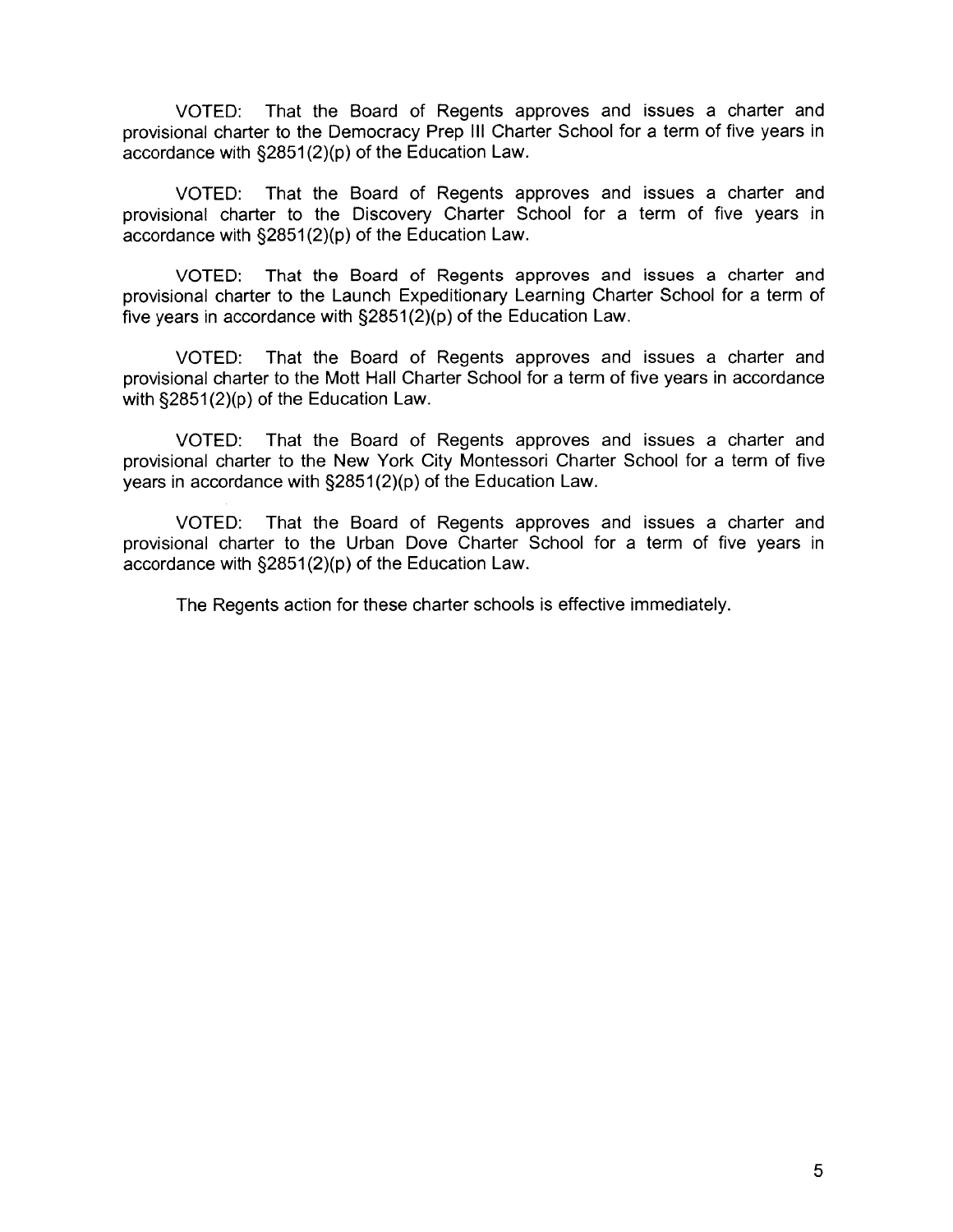**ATTACHMENT A** 



# **New York State Education Department** Office of Innovative School Models

## **Summary of Findings and Recommendations**

Application to establish the proposed Amani Public Charter School

December 2010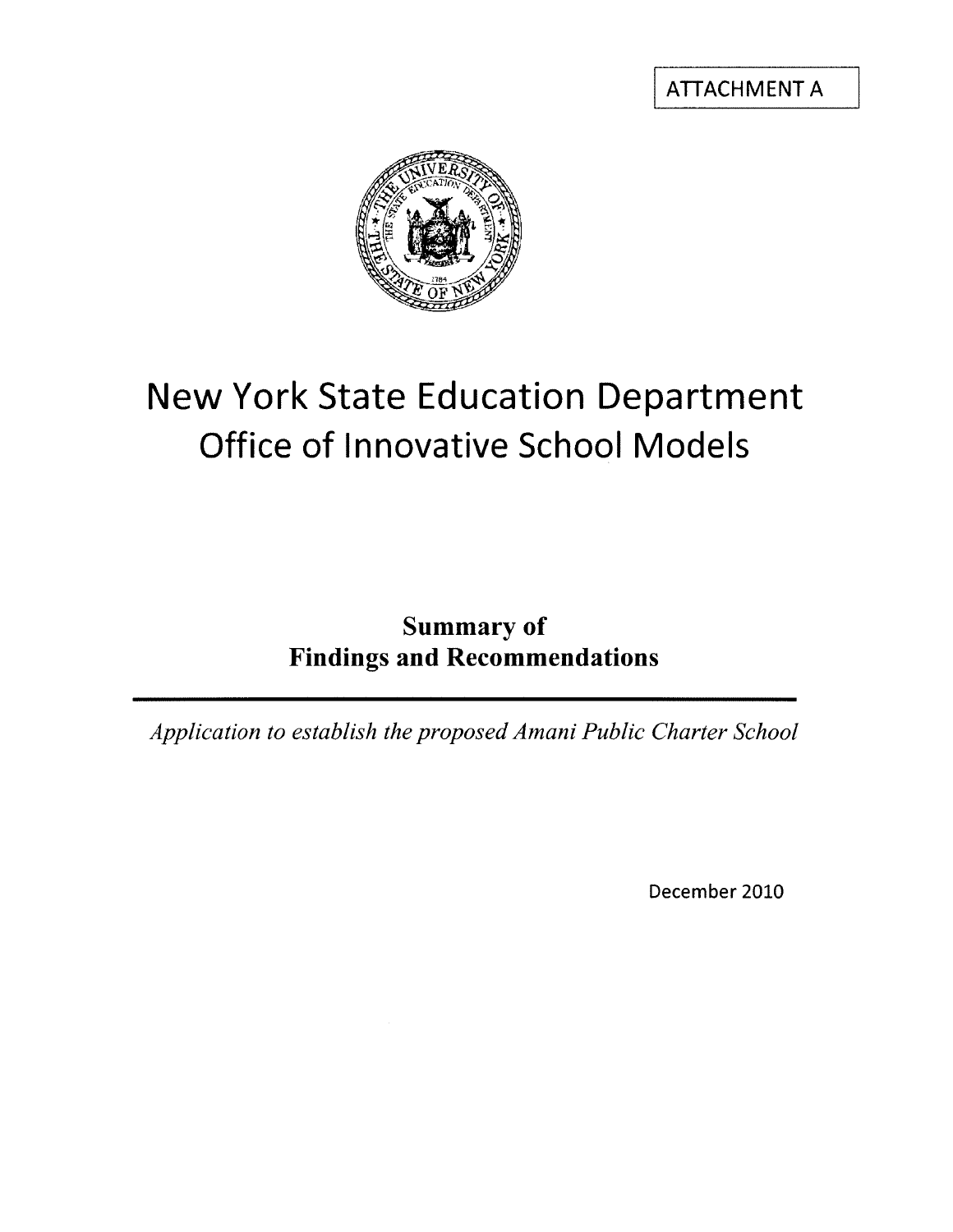## **Executive Summary of the Proposed**

Amani Public Charter School

| Lead Applicant(s):            | Debra Stern/Stephanie McCaine                                                                                                                       |         |         |         |                          |         |
|-------------------------------|-----------------------------------------------------------------------------------------------------------------------------------------------------|---------|---------|---------|--------------------------|---------|
| <b>District of Location:</b>  | Mount Vernon City School District                                                                                                                   |         |         |         |                          |         |
| <b>Opening Date/Facility:</b> | September 2011 on property of the YMCA at 31 South Street in Mt. Vernon.                                                                            |         |         |         |                          |         |
| <b>Management Company:</b>    | None                                                                                                                                                |         |         |         |                          |         |
| <b>Partners:</b>              | Partners include the Mount Vernon Family YMCA, Powers of Peace, Young at<br>Arts, the Mount Vernon Public Library, and the College of New Rochelle. |         |         |         |                          |         |
| <b>Projected Enrollment:</b>  | Grade/Year                                                                                                                                          | 2011-12 | 2012-13 | 2013-14 | 2014-15                  | 2015-16 |
|                               | 5th                                                                                                                                                 | 80      | 80      | 88      | 88                       | 88      |
|                               | 6th                                                                                                                                                 | $m =$   | 80      | 80      | 88                       | 88      |
|                               | 7th                                                                                                                                                 | $-1$    | --      | 72      | 72                       | 72      |
|                               | 8th                                                                                                                                                 | $-1$    | $-$     | $***$   | 72                       | 72      |
|                               | <b>Total</b>                                                                                                                                        | 80      | 160     | 240     | 320                      | 320     |
|                               | Projected Percentage of Students with Disabilities:<br>Projected Percentage of English Language Learners:                                           |         |         |         | 13 percent<br>20 percent |         |

#### **MISSION**

The mission of the proposed Amani Public Charter School is to "provide students in grades 5 through 8 with the academic and critical thinking skills necessary to succeed in competitive high school programs, college, and the career of their choice. APCS graduates are academically accomplished, intellectually curious, and civically engaged young people who tackle challenges diligently and creatively."

## **EDUCATIONAL PLAN**

Key Design Elements - The founding group stated that there are three things that the proposed school will execute well: great teaching, an exemplary academic program, and strong school culture. To support the execution of such, the proposed school will adopt elements of the "No Excuses" Model" that has proven successful in many charter schools. Additionally, every decision the proposed school makes will be made through a process of goal setting, data analysis, and program modification—referred to as the "Continuous Cycle for Improvement." Key elements to the school's design elements include:

- A longer school day and year (i.e., 7:45 am to 4:00 pm school day, 195 days of  $\bullet$ instruction)
- Focus on literacy and numeracy in 90 minute ELA and Math blocks daily
- A Director of Curriculum and Instruction to lead the development and implementation of the standards-based curriculum
- Clearly stated measurable goals (i.e., absolute, comparable, and value-added)
- Individualized learning plans for each student
- Differentiated instruction and multiple instructional methodologies
- Formative and summative assessments to assess and inform student learning plans, instructional practices, and effectiveness of school decisions.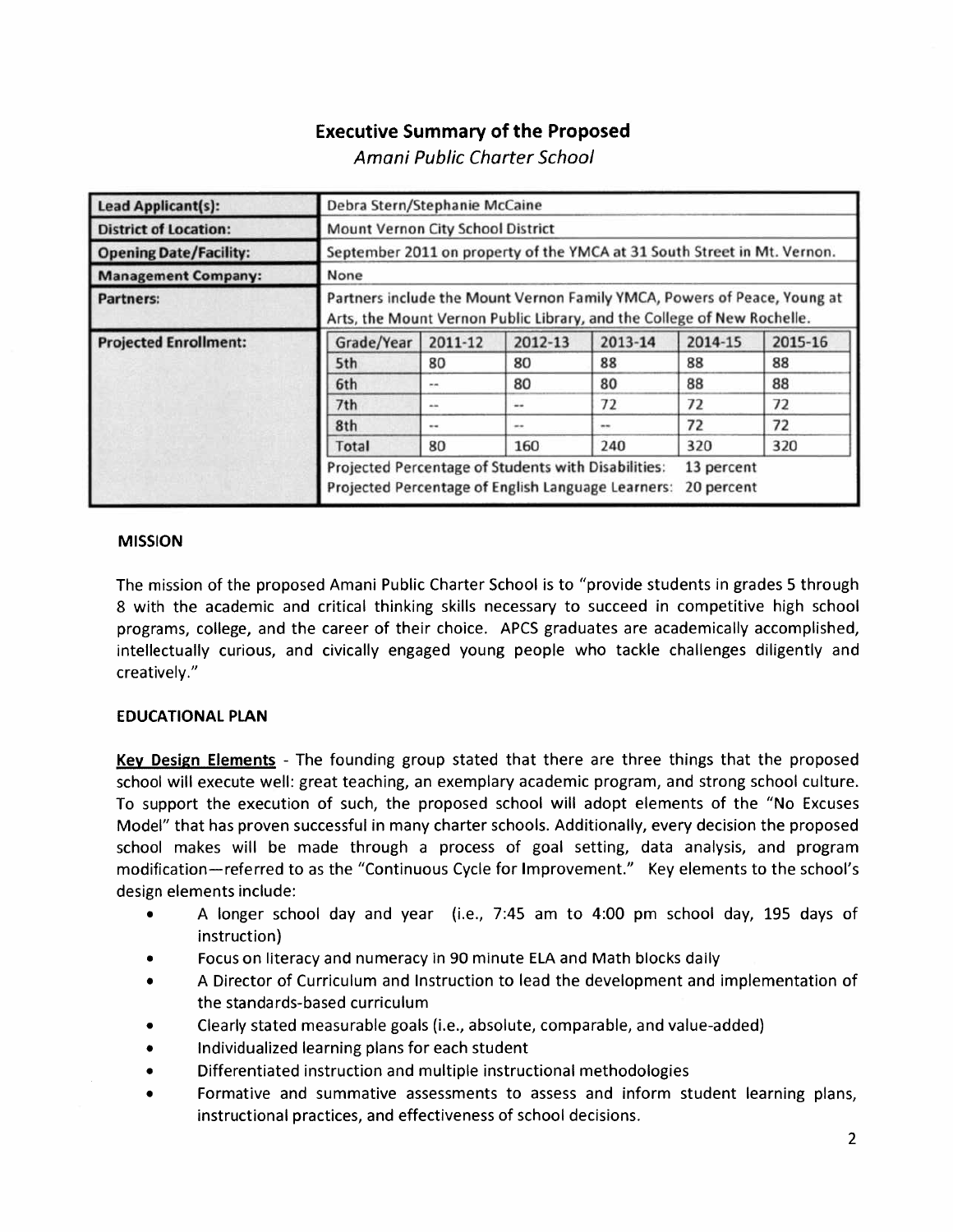- A disciplined, "no excuses", learning environment with rules, routines, and structured time for remediation, enrichment, and advisories
- A learning environment requiring active parental involvement and community support
- Structured support to help transition from middle to the high school, and college prep study
- A desire to work with the Mt. Vernon CSD and offer District staff, specifically to invite the District staff to participate in the proposed school's professional development opportunities
- A variety of strategies for recruiting certified, quality teachers including a reasonable beginning salary and providing more than 80 hours of professional development during the school year

Student Enrollment - The proposed charter school plans to open the school in September 2011 with 80 students in Grade 5, adding on a new grade each subsequent year. At full enrollment, the school will house 320 students in grades 5 through 8. The proposed school does not have an admissions preference.

Population to be served - Enrollment Preference - The founding group presented a detailed, substantive narrative of how the proposed school will attract and retain its students in particular those students who are English Language Learners and those students who have disabilities. The school anticipates that 13 percent of its students will be English Language Learners and 20 percent of its student population will be Students with Disabilities. The proposed charter school's percentages are comparable to the District's percentages for these two student populations.

| <b>Total District Enrollment:</b>  | 9014 students |
|------------------------------------|---------------|
| <b>Grade 5-8 Enrollment:</b>       | 2764 students |
| White:                             | 6%            |
| <b>African American:</b>           | 79%           |
| Hispanic/Latino:                   | 14%           |
| Asian/Other:                       | 1%            |
| <b>Students with Disabilities:</b> | 13.67%        |
| <b>English Language Learners:</b>  | 8%            |
| <b>Free/Reduced Priced Lunch:</b>  | 58%           |
| <b>Existing Charter Schools:</b>   | None          |

Mount Vernon City School District Demographics (2008-09)<sup>1</sup>

<sup>&</sup>lt;sup>1</sup> Source: The New York State School Report Card for Mt. Vernon CSD District School, 2008-2009

<sup>&</sup>lt;sup>2</sup> Source: The New York State School Report Card Information about Students with Disabilities for Mt. Vernon City School District, 2008-09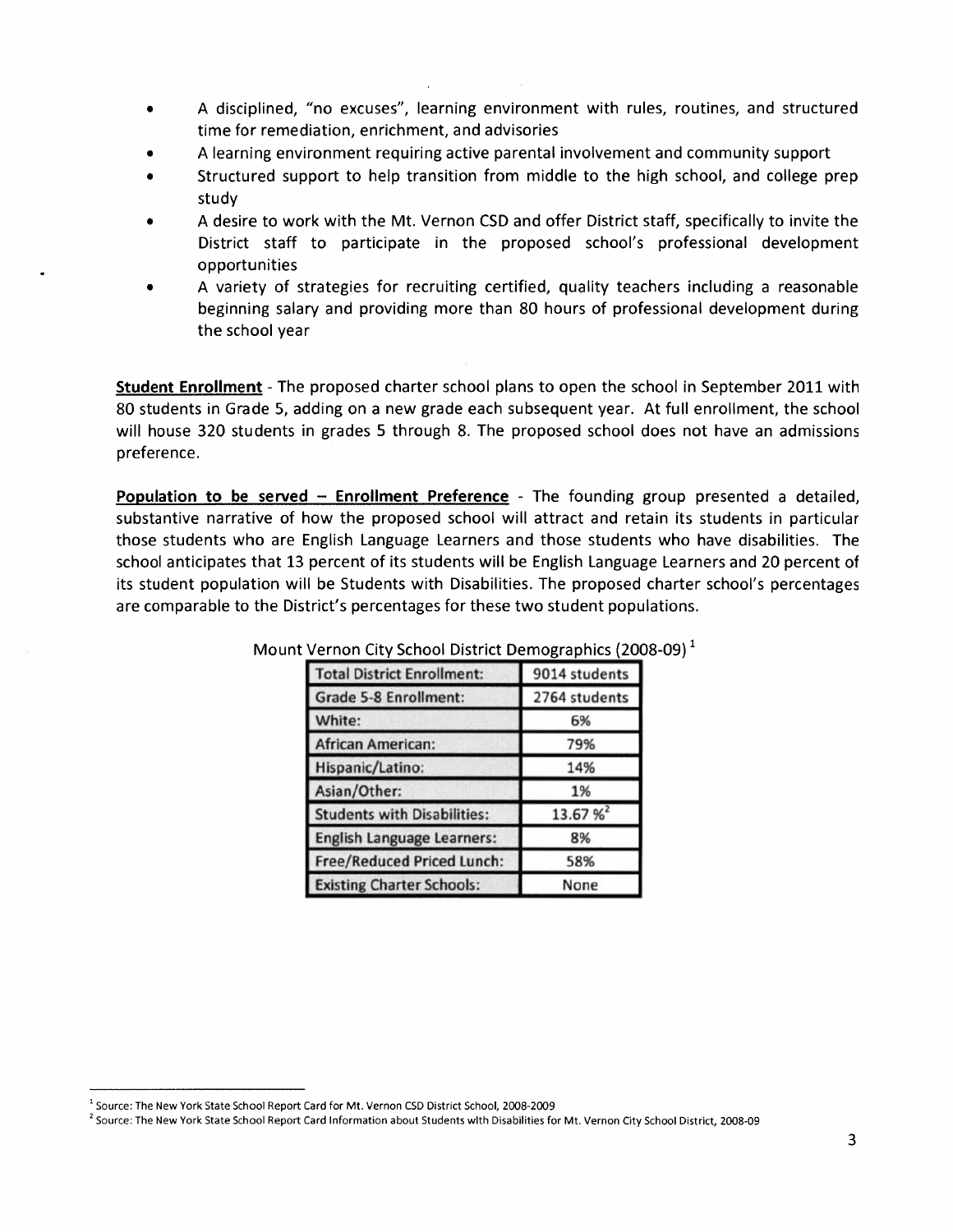| Grades | Proficiency Based on the 2009-10 State Assessments |                    |  |  |
|--------|----------------------------------------------------|--------------------|--|--|
|        | <b>English Language Arts</b>                       | <b>Mathematics</b> |  |  |
|        | 50.6%                                              | 63.1%              |  |  |
| 6      | 48.5 %                                             | 57.8%              |  |  |
|        | 34.4%                                              | 26.9%              |  |  |
| 8      | 27.5 %                                             | 30.2%              |  |  |

Mount Vernon City School District School Report Card Data (2009-2010)<sup>3</sup>

## **ORGANIZATIONAL PLAN**

Governance - The founding group has articulated that a Board of Trustees is responsible for: the hiring, evaluation, and termination of the Executive Director; overseeing the educational program and ensuring the school meets its academic goals; ensuring that the school is fiscally sound and resources are mission-aligned; ensuring that the school is operationally sound and compliant with all applicable laws, and reporting requirements; maintaining good relations with the school's local community and promoting the interests of the school; and ensuring the effectiveness of the board in carrying out its responsibilities. The proposed school will have a governing body of seven but no more than 15 trustees, and five working committees—Executive, Academic Accountability, Governance, Development, and Finance.

Founding Board - As required, the founding group provided a set of draft By-laws and Code of Ethics. Additionally, a resume, a completed Statement of Assurances, and a completed Request for Information from Prospective Charter School Board Members form was provided for each founding group member proposed for a seat on the school's board of trustees once the school is chartered.

The founding group consists of eleven individuals, all of whom will transition to the Board of Trustees, with experience in K through 12 education, higher education, legal compliance, real estate and facilities, financial management and accounting, fundraising and development, community engagement and parent involvement. These individuals are entrepreneurial and visionary problem solvers with demonstrated passion for education. Five of the 11 members are lifelong residents educated in the Mount Vernon City Schools.

School Leadership - Understanding its governance role as separate from day to day management of the proposed school, the founding group seeks to hire a dynamic Executive Director to lead the proposed school, a Director of Curriculum and Instruction to implement and manage instruction, curriculum design, and assessment, and a Director of Finance and Operations to manage the noninstructional operation of the proposed school. The founding group has also presented a well thought out teaching/staffing plan that is in alignment with the mission and educational plan.

<sup>&</sup>lt;sup>3</sup> Source: The New York State School Report Card for Mt. Vernon City District School, 2009-2010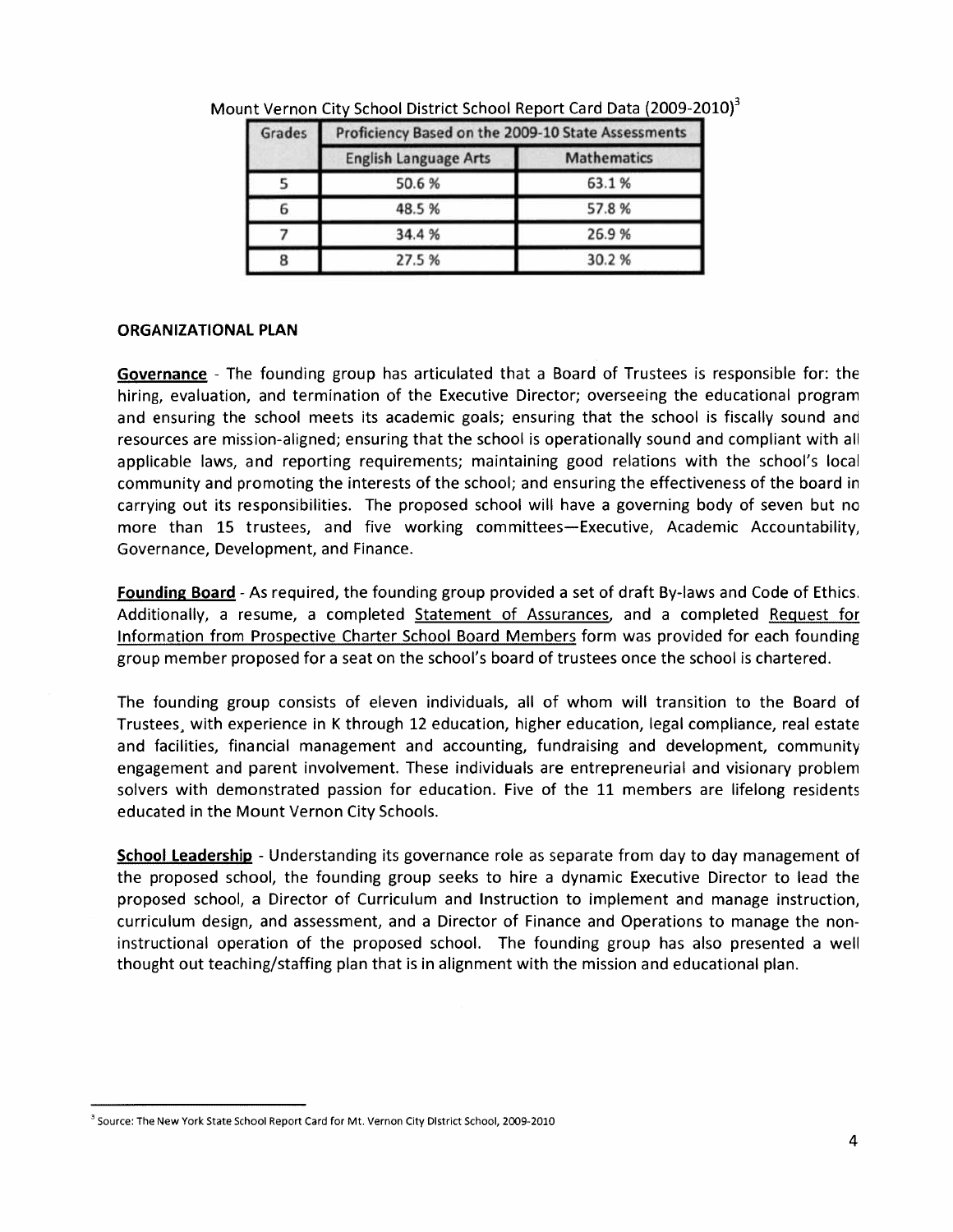Community Support - As a result of a number of preliminary outreach activities, the founding group has collected 391 signatures from parents representing 486 children, 108 of whom would be eligible to enroll in 2011. Additionally, the founding group has the support of several community organizations willing to serve as partners including the Mount Vernon Family YMCA, Powers of Peace, Young at Arts, and the Mt. Vernon City Library, and the College of New Rochelle.

Required Public Hearing - As required by the §2857 of the Charter Schools Act, the Mt. Vernon CSD held a hearing to solicit comments from the community concerning the proposed charter school. Approximately 100 community members attended the hearing. Those opposed to a charter school within their school district share the views articulated in a letter from the Superintendent and the President of the Mount Vernon CSD.

Dr. Walter Sawyer, the Superintendent of the District, expressed opposition to the proposed charter school in his letter to Assistant Commissioner Bachofer dated October 22, 2010. Dr. Sawyer stated that, "We remain cognizant of the fact that charter schools have been established to remove some of the organizational structures that frequently hamper our efforts to attain adequate academic progress for our students. Removing the finances however, that are required in our small urban district to help us make a difference, does have a deleterious impact on a school district that is already reeling from the financial trauma of experiencing two contingency budgets in the last three years." Mr. Derrick Claye, President of the Mt. Vernon CSD, writing on behalf of the entire board, stated that, "The Board is also concerned that to award a charter school at this time would exacerbate the District's financial challenges."

There were community residents in attendance who support having a charter school in their community, citing that the proposed charter school is "an alternative to the chronically failing public middle schools", "the board has little leverage in negotiating contracts and by existing state laws that favor the employees over the education of students...making it seemingly impossible to change the status quo", and that the entire district can benefit from the success of this school because it will create competition among the secondary schools."

Fiscal Impact on District of Location - The fiscal impact of a charter school on the district in which it will be located is based upon several assumptions, which may or may not occur: that all existing charter schools will also exist in the next five years and serve the same grade levels as they do now; that the charter schools will be able to meet their projected maximum enrollment; that all students will come from the district of location and no other districts; that all students will attend every day for a 1.0 FTE; that the District's budget will increase at the projected rate of 3 percent each year; and that the per pupil payment will increase at the projected rate of 4.5 percent each year. The impact, as shown in the table below, is projected to be less than 5 percent over the next five years.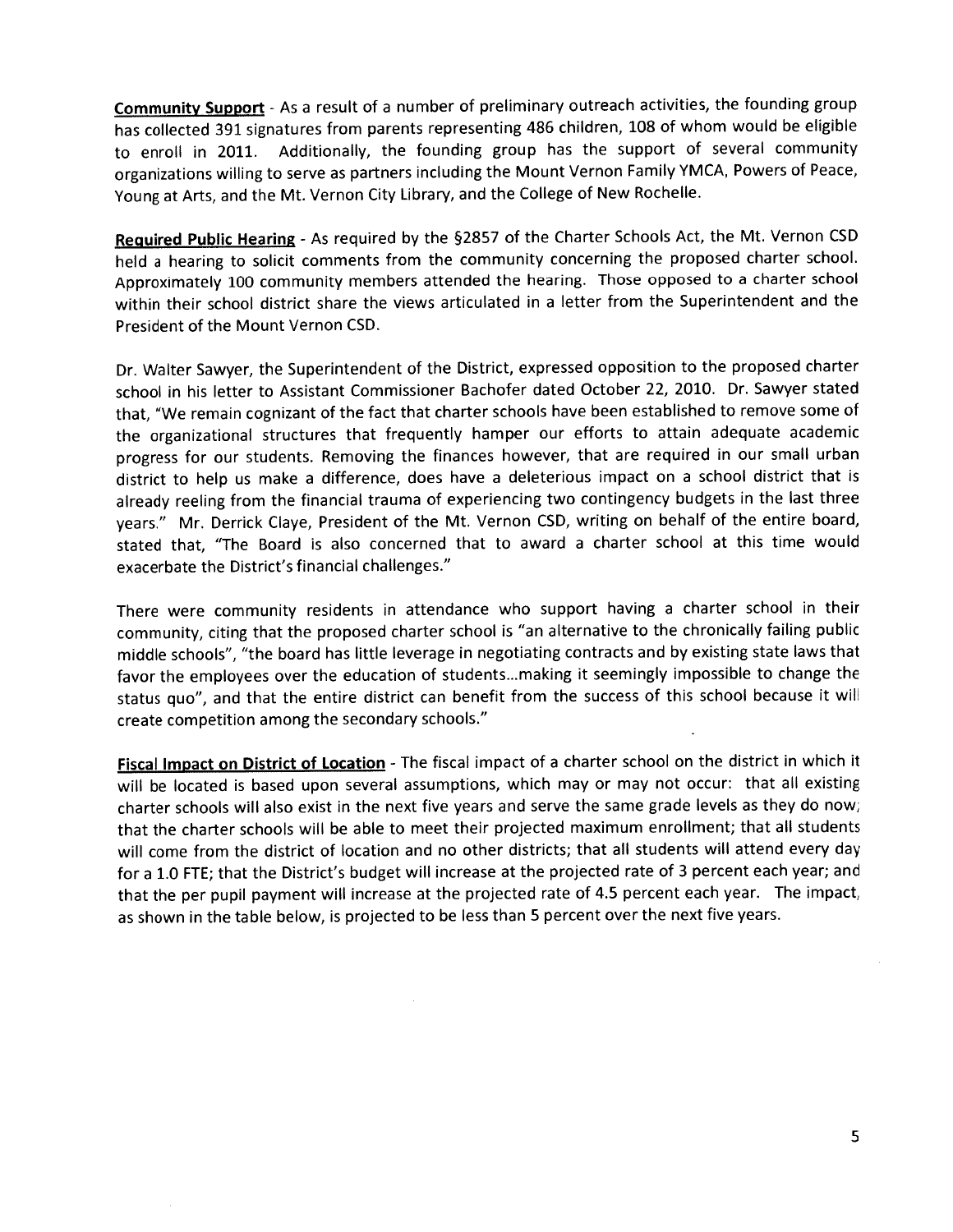| Number of<br><b>Students</b><br><b>Enrolled</b> in<br><b>Charter School</b><br>Per Year | Per Pupil Aid<br><b>Rate(Preliminary</b><br>2010-11 Tuition) | Per Pupil Aid<br><b>Revenue Only</b> | <b>Total District</b><br><b>General Fund</b><br><b>Budget</b> | <b>Percent of District</b><br><b>Budget</b> |
|-----------------------------------------------------------------------------------------|--------------------------------------------------------------|--------------------------------------|---------------------------------------------------------------|---------------------------------------------|
| Year 1: 80                                                                              | $$16,794$ <sup>5</sup>                                       | \$1,343,520                          | $$202,860,580$ <sup>6</sup>                                   | .67%                                        |
| Year 2: 160                                                                             | \$17,549                                                     | \$2,807,840                          | \$208,946,397                                                 | 1.3%                                        |
| Year 3: 240                                                                             | \$18,339                                                     | \$4,401,360                          | \$215,214,788                                                 | 2.04 %                                      |
| Year 4: 320                                                                             | \$19,164                                                     | \$6,132,480                          | \$221,671,231                                                 | 2.76%                                       |
| Year 5: 320                                                                             | \$20,026                                                     | \$6,408,320                          | \$228,321,367                                                 | 2.80%                                       |

## Projected Fiscal Impact<sup>4</sup> of the Amani Public Charter School On the Mount Vernon City School District

**Budget** - The founding group presented a clear and reasonable picture of the school's revenue projections; expenditure requirements; facilities needs; transportation and food service plans; and pre-opening plan that was aligned with the proposed charter school's mission and educational plan.

Fiscal Management - The founding group presented a well written narrative demonstrating their understanding of how they intend to develop and manage the school's infrastructure and finances. The founding group has drafted its internal control policies and described the fiscal responsibilities that will be assigned to the staff of the proposed school's business office.

The reviewers find that the founding group was persuasive in its application materials and in demonstrating their individual and collective capacity to successfully comply with all applicable laws. to oversee the development and implementation of the education program, to fiscally manage the schools budget and finances, and to operate the proposed charter school. Based on the evaluation of the application materials and the capacity interview, there are no material concerns remaining that cannot be fully addressed during the pre-opening phase should Board of Regents approve this proposed charter school application.

**Facility** - The founding group has identified several sites in or near the south side of Mount Vernon to fully accommodate the proposed charter school's 160 students in Year 1 and Year 2. The desired site is within the Mount Vernon Family YMCA located at 31 South Street. The founding group and the YMCA are in discussions about the possibility of constructing a new school facility on a vacant lot owned by the YMCA.

<sup>&</sup>lt;sup>4</sup> Note: Assumes a 4.5 percent annual increase in the average expense per pupil and a 3 percent annual increase in the district's budget. Projections are subject to fluctuation in actual enrollments, FTE enrollments, AOE, and district budgets. Further assumes all students come from the district of location. Source: NYS Education Department's Office of State Aid, Updated Preliminary 2010-11 Basic Tuition used by Public School Districts with resident students attending Charter Schools

<sup>&</sup>lt;sup>6</sup> Source: Mt. Vernon City School District General Fund Budget for the 2010-11 School Year.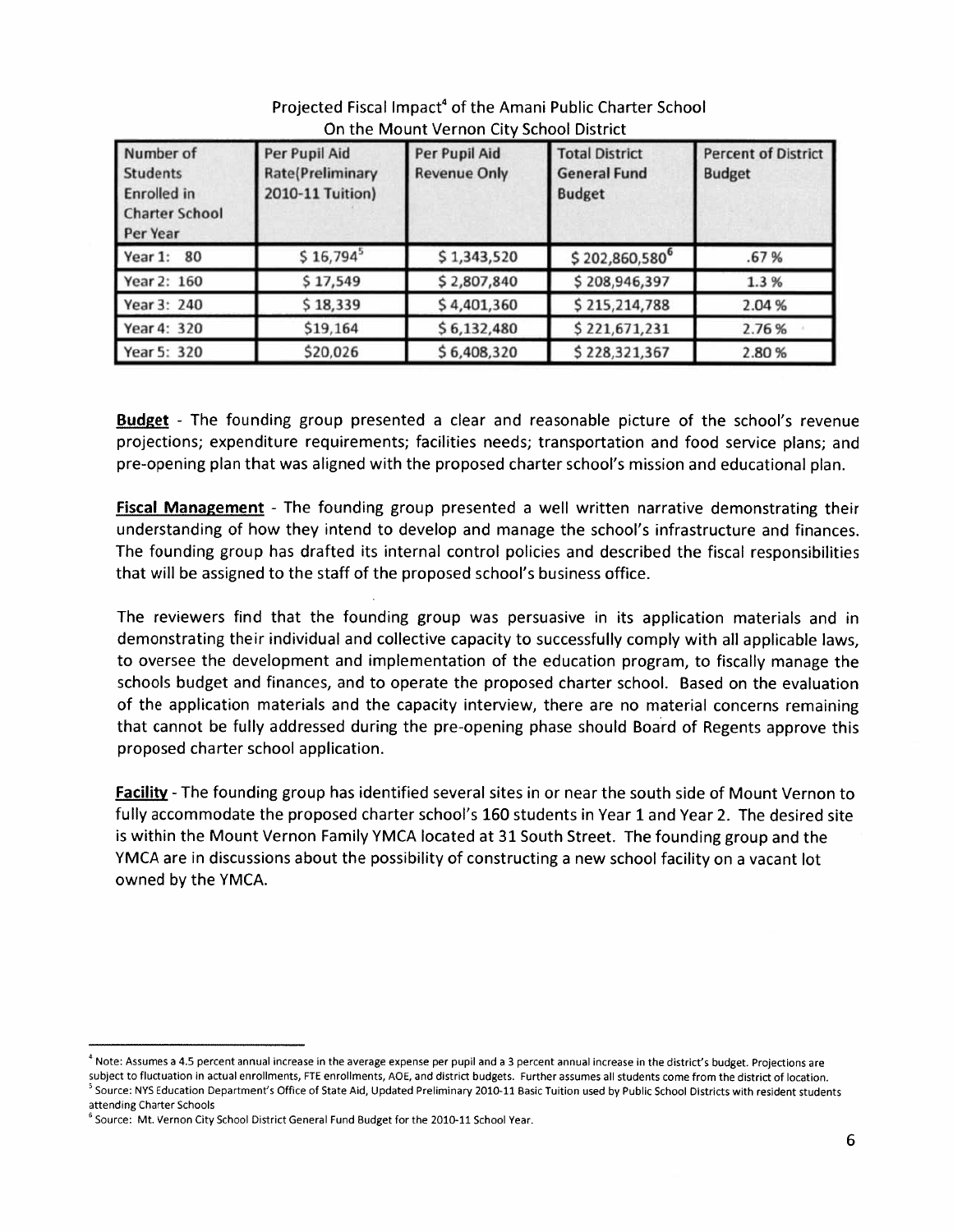

THE STATE EDUCATION DEPARTMENT / THE UNIVERSITY OF THE STATE OF NEW YORK / ALBANY, NY 12234

TO: FROM: **SUBJECT:**  The Honorable the Board of Regents John B. King, Jr. Amani Public Charter School

**AUTHORIZATION(S):** 

## **SUMMARY**

On October 11, 2011, a Decision and Order was issued by a Supreme Court Justice in Matter of the Mt. Vernon City School District, et. al. v. The New York State Education Department, et. al., Supreme Court, Albany Co. (Teresi, J.), Index No. 3197-11. RJI No. 01-11-ST2637, which would vacate the charter that was issued to the Amani Public Charter School by the Board of Regents in December 2010 and remand the matter back to the Regents for further consideration.

The Court set aside the Regents action on two technical grounds:

1) That the Board of Regents did not explicitly make the required finding that granting the application "is likely to improve student learning and achievement" in the actual voted language or the minutes of the Regents meeting and that having the Regents approve the item with the findings included in the Reasons for Recommendation was not sufficient.

That the application did not include an assessment of the projected  $(2)$ programmatic and fiscal impact of the school on other public and nonpublic schools in the area as required by Education Law § 2851[2][q], and that such omission was not cured by any additional submissions.

In the Decision and Order, the Court rejected the other, more substantive, grounds cited by the petitioners for setting aside the Regents action, including allegations that the Board's approval was based on a faulty fiscal impact analysis.

While we disagree with the Court's decision, we recommend that the Board act immediately to cure the two technical deficiencies identified by the Court, so that the education of the children currently attending the Amani Public Charter School will not be disrupted. Any other course of action risks disruption of the education of the charter school students and the operation of the charter school at least temporarily.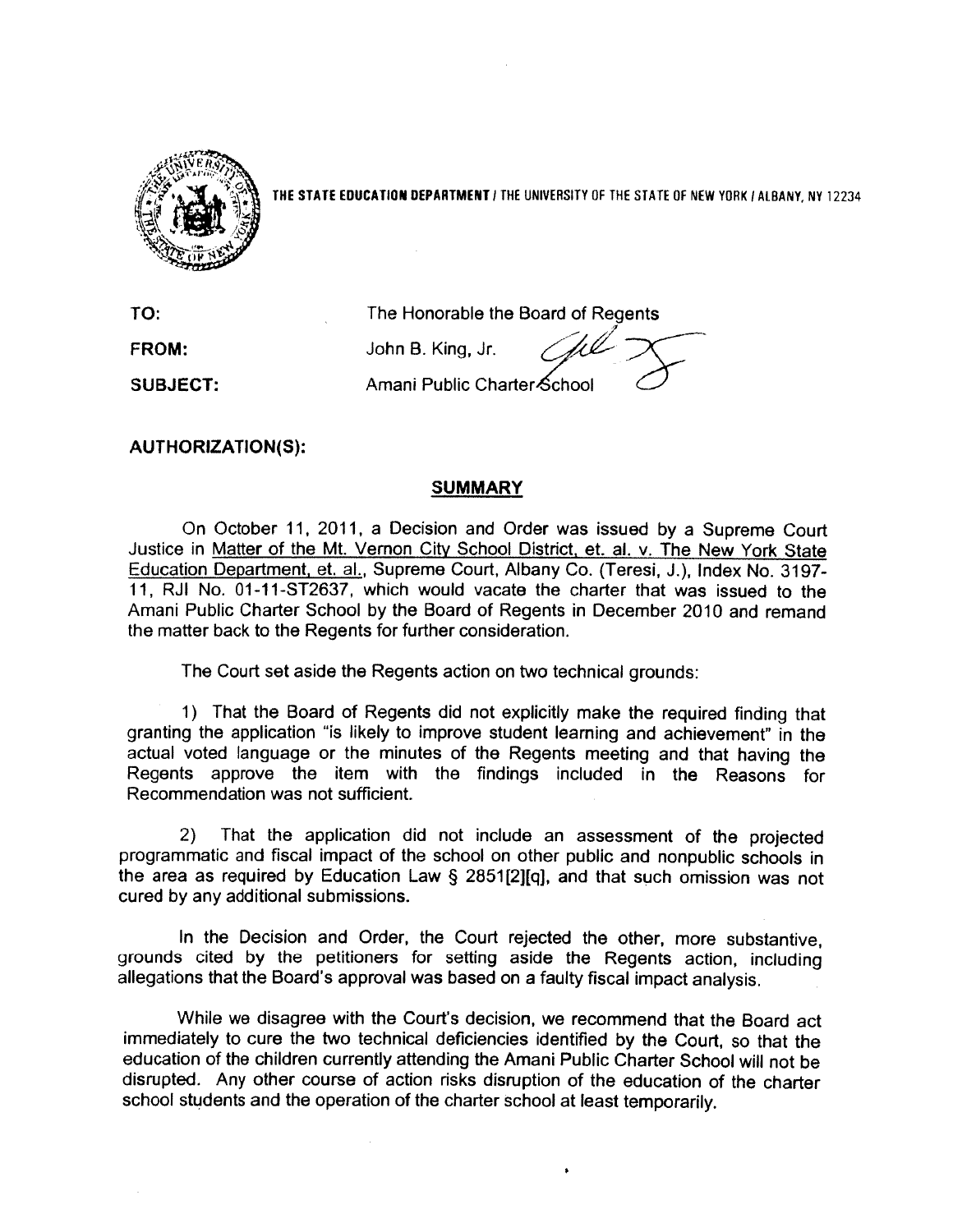First, we have revised the voted language to make clear that the Board of Regents has made the required findings including that the proposed school is likely to improve student learning and achievement.

Second, we are attaching additional information from the lead applicant for the Amani application, concerning the projected programmatic and fiscal impact of the school on the other public and nonpublic schools in the area (Attachment A). **This** information is not significantly different from the totality of information that was considered by the Department and the Board of Regents in December 2010, and when considered with the rest of the Amani application, does not change staff's recommendation with respect to the proposed Amani Public Charter School.

A copy of the December 2010 Regents item concerning the Amani Public Charter School's application is attached for your information (Attachment B). In addition, a complete copy of the Amani Public Charter School application – including the additional information submitted by the lead applicant - is available for your review in the Regents Office.

#### Recommendation

VOTED, that effective upon entry of the Decision and Order dated October 11. 2011 issued by Supreme Court, Albany County in Matter of the Mt. Vernon City School District, et. al. v. The New York State Education Department, et. al., Supreme Court, Albany Co. (Teresi, J.), Index No. 3197-11, RJI No. 01-11-ST2637, the Board of Regents finds that the proposed Amani Public Charter School: (1) meets the requirements set out in Article 56 of the Education Law, and all other applicable laws, rules and regulations; (2) will operate in an educationally and fiscally sound manner; (3) is likely to improve student learning and achievement and materially further the purposes set out in subdivision two of section 2850 of the Education Law; and (4) will have a significant educational benefit to the students expected to attend the charter school, and the Board of Regents therefore approves and reissues a charter and provisional charter to the Amani Public Charter School for a term of five years in accordance with §2851(2)(p) of the Education Law, nunc pro tunc to December 14, 2010.

#### Timetable for Implementation

The Regents action for the Amani Public Charter School is effective upon entry of the Decision and Order dated October 11, 2011 issued by Supreme Court, Albany County in Matter of the Mt. Vernon City School District, et. al. v. The New York State Education Department, et. al., Supreme Court, Albany Co. (Teresi, J.), Index No. 3197-11, RJI No. 01-11-ST2637.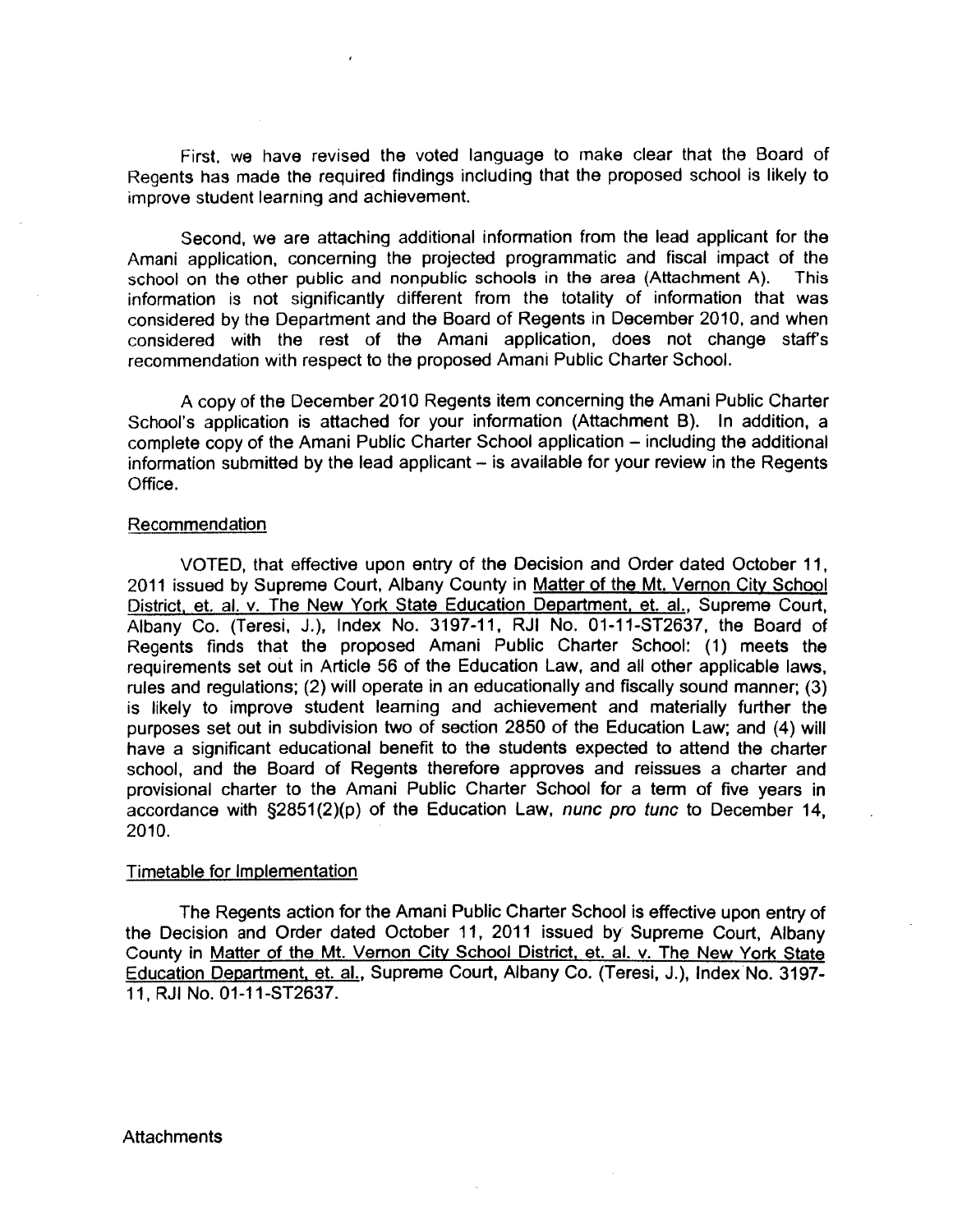**Attachment A** 

## Amani Public Charter School October 16, 2011 Fiscal and Programmatic Impact Statement

 $\bar{\mathcal{A}}$ 

Addendum to the Amani Public Charter School Application Submitted to the New York State Education Department in response to the August 2010 Request For Proposals to Establish New York State Charter Schools Authorized by the Board of Regents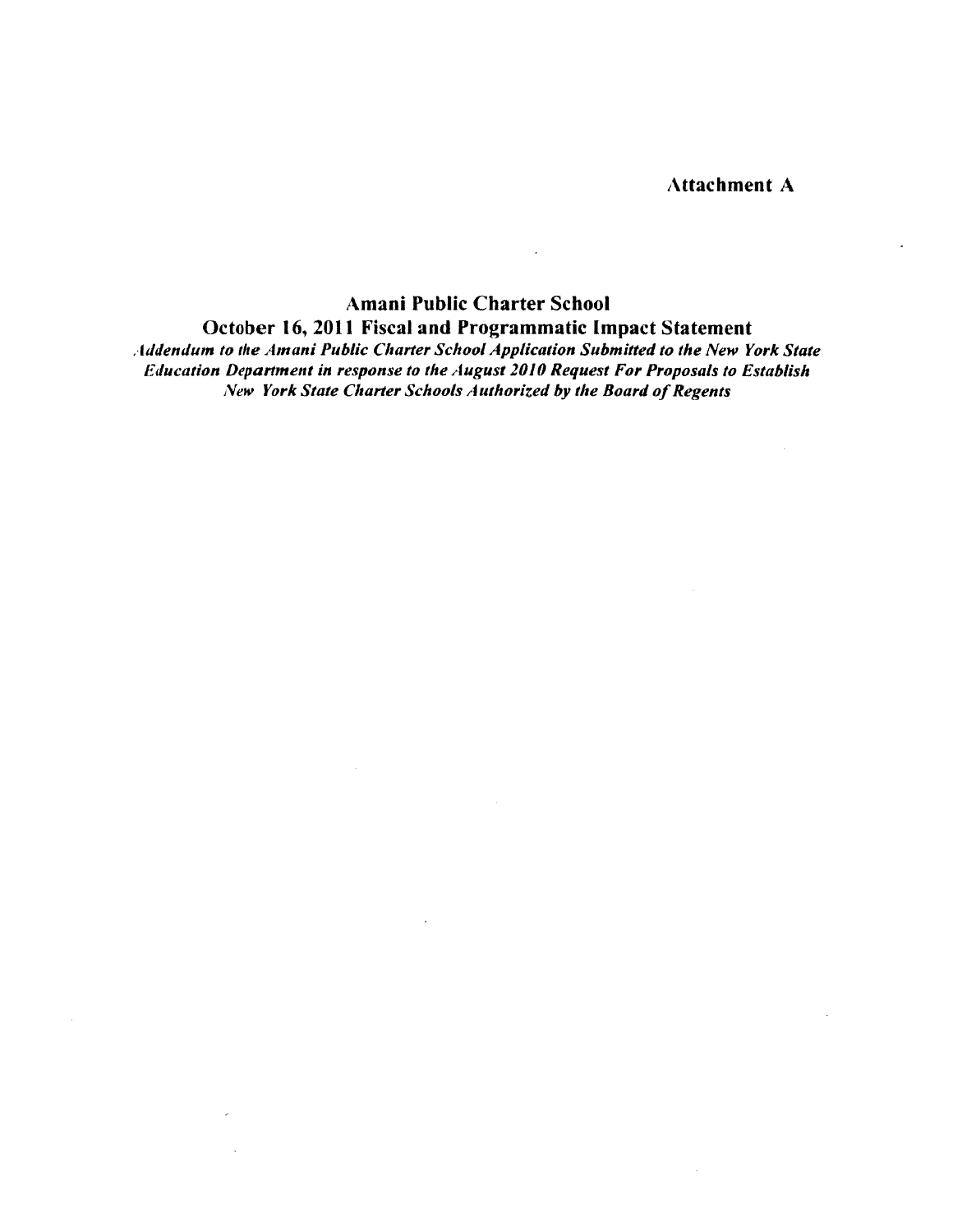The Amani Public Charter School ("Amani" or the "School") will provide a significant educational benefit to the students of the Mount Vernon City School District ("MVCSD"), fulfilling Education Law Section 2851(2) (d). In addition, the School will have no significant fiscal impact on the district of location, or schools therein the Mount Vernon City School District in the 2011-2012 school years and beyond. Additionally, because we don't expect to draw a significant number of students from nonpublic schools we do not anticipate having a significant fiscal impact upon them. As required by Education Law Section 2851(2) (q) below is an assessment of the projected programmatic and fiscal impact of the School on other public and nonpublic schools in the area.

#### **Fiscal Impact**

The School will have a miniscule fiscal impact on the district of location, The Mount Vernon City School District, and correspondingly the schools. Due to the size of the district and the high number of students in the community that qualify for the federal lunch program, it is assumed that a majority of the School's enrollment, at least 78%, will qualify for free or reduced lunch.

It is estimated that the School will have the following financial impact on the Mount Vernon City School District's estimated budgets taking into account per pupil payments from the district.

#### Potential Fiscal Impact of AMANI PUBLIC Charter School **Mount Vernon City School District**

| <b>School</b><br>Year | #<br><b>Students</b> | Per Pupil<br>Allocation ' | Projected<br><b>Charter School</b><br>Cost | District Budget <sup>2</sup> | Projected<br>Impact |
|-----------------------|----------------------|---------------------------|--------------------------------------------|------------------------------|---------------------|
| 2011-2012             | 80                   | \$16,794                  | \$1,343,520                                | \$202,860,580                | 0.6623%             |
| 2012-2013             | 160                  | \$17,298                  | \$2,767,651                                | \$208,946,397                | 1.3246%             |
| 2013-2014             | 240                  | \$17.817                  | \$4,276,021                                | \$215,214,789                | 1.9869%             |
| 2014-2015             | 320                  | \$18,351                  | \$5,872,402                                | \$221,671,233                | 2.6491%             |
| 2015-2016             | 320                  | \$18,902                  | \$6,048,574                                | \$228,321.370                | 2.6491%             |
| Annual Increase       |                      | $3.00\%$                  |                                            | 3.00%                        |                     |

 $\frac{1}{2}$  Assumes a 3 percent annual increase from the 2010-2011 estimated average per pupil Allocated Operating Expenses (AOE) of 16,794 (Note: this AOE estimate is subject to unpredictable increases and decreases in any given year.)

 $2$  Assumes a 3 percent annual increase from the 2011 MVCSD budget.

The School will not divert significant funding or students from the Mount Vernon City School District. The Mount Vernon City School District has budgeted \$202,860,580 million for the 2010-2011 year. In operating year 5 (2015-2016) we have estimated that Amani will serve 320 students. Amani would receive a per pupil allocation of approximately \$18,902 (assuming a 3% increase per pupil allocation), roughly equal to 2.6% of the MVCSD budget.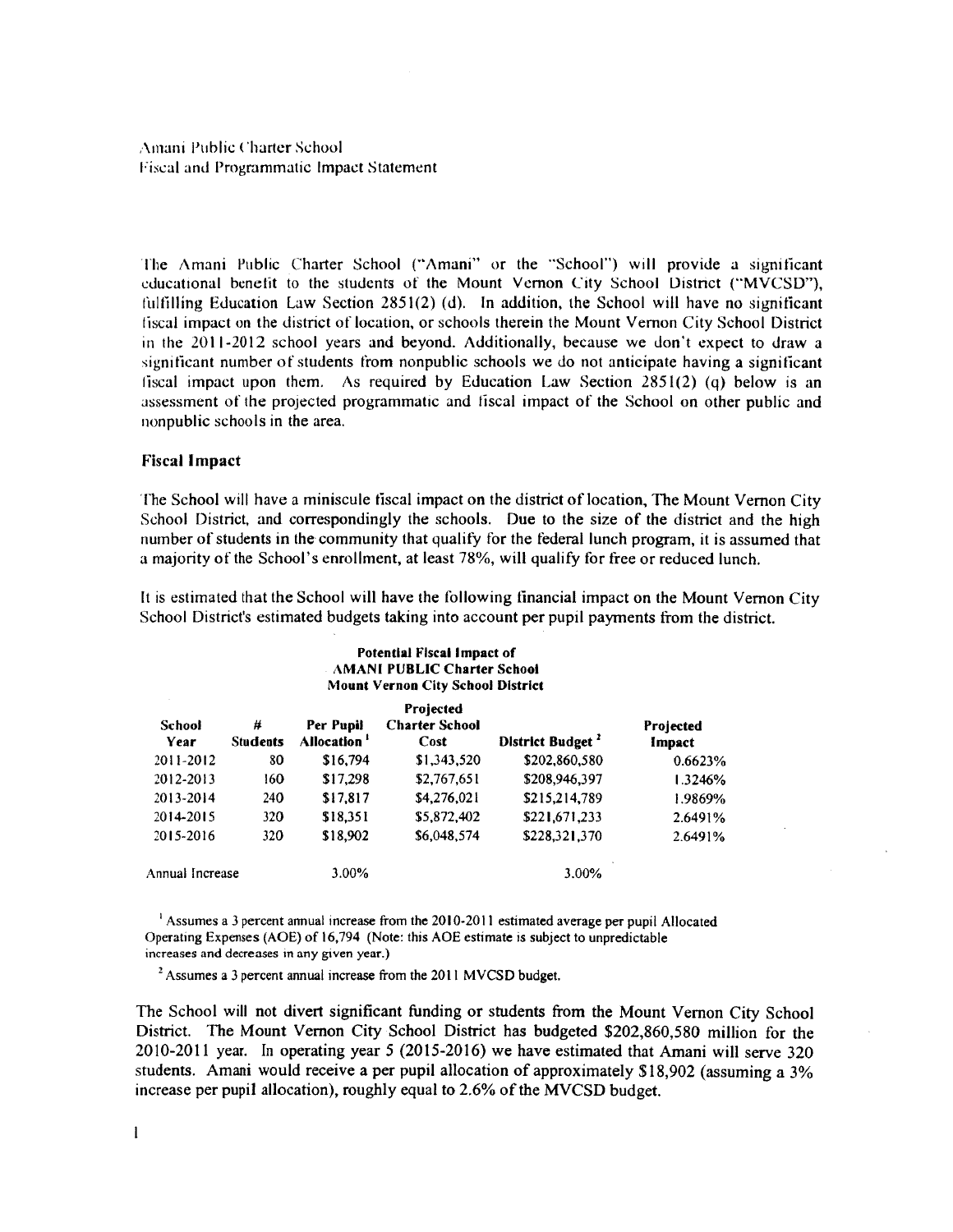Additionally, because we anticipate that our student population will be largely from economically-disadvantaged families, and less likely to attend non public schools, we anticipate no significant fiscal impact upon them.

#### Programmatic Impact

Overall we anticipate having a net positive programmatic impact on other public schools, through modeling and sharing of effective practices, as well as providing a strong middle school choice to elementary schools, as well as developing a cadre of high school ready freshman for Mt. Vernon's high schools, as Amani's scholars graduate. There are 11 Elementary Schools in Mount Vernon City School District. The School's recruitment plan as outlined in the charter application anticipates recruiting from throughout the City of Mount Vernon with a concentration in the 10550 zip code. We hope that we are able to attract students uniformly from schools throughout the city. Thus no single public school will be the source of Amani students.

With respect to non-public schools, Amani- is not anticipated to have an effect on these institutions that presently exist in the City of Mount Vernon, except insofar as they learn from Amani's effective practices. These are primarily religiously based institutions. Further, we anticipate that overwhelming majority of Amani students will come from economically disadvantaged families that would not have the means to pay for private school tuition. The founders envision that Amani will appeal to families of students in the existing public schools since such a high percentage of these school are not meeting state standards.

Amani would represent a significant educational benefit to the Mount Vernon City School District's familes, and to the district overall by providing an alternative for students of at-risk of academic failure which the district would no longer have to serve. As noted above, we will center our recruitment efforts around those schools in particular that reflect this population, specifically, Parker, Grimes, Graham and Williams's schools. We anticipate that Amani's high expectations, safe and structured school environment, and rigorous academic program will have a positive impact on local schools, both public and private. We expect that as we realize success, local schools will work to implement aspects of our program, including offering teachers meaningful professional development and continuous feedback, holding students to high expectations while focusing on developing basic skills, and viewing parents as partners in education. The Mount Vernon City School District, in fact, has partnered with the local Freedom School to increase the length of the school year, following the example of high quality charter schools.

Amani's focus on achieving measurable improvements in academic quality will allow the nonchartered schools to focus on the same in their local schools. Competition, expressed in this constructive way, raises the performance of all participants. Any school district official or official from nonpublic schools will be welcome to observe and benefit for the model of success that we anticipate Amani to be.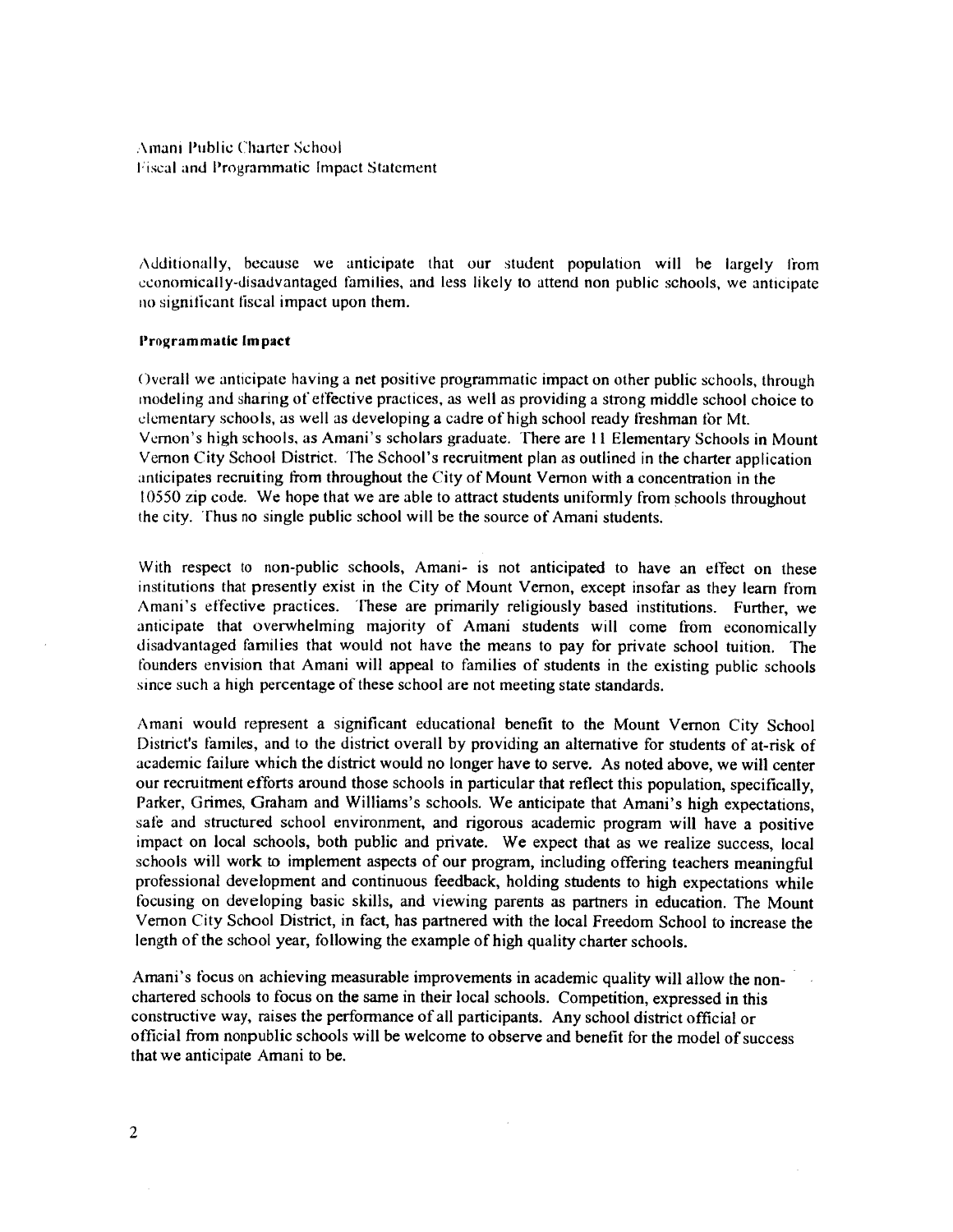$\sim$ 

 $\sim 10^7$ 

As we expect to educate a cohort group of at-risk students at a very high level preparing them to succeed in high school, and college. We believe that we can influence the public education system by delivering to the local Mount Vernon City School District high schools a cadre of students well prepared to graduate. This will allow the high schools to offer rigorous academic courses and ultimately assist the district in increasing their graduation rates.

 $\mathcal{L}$ 

 $\bar{z}$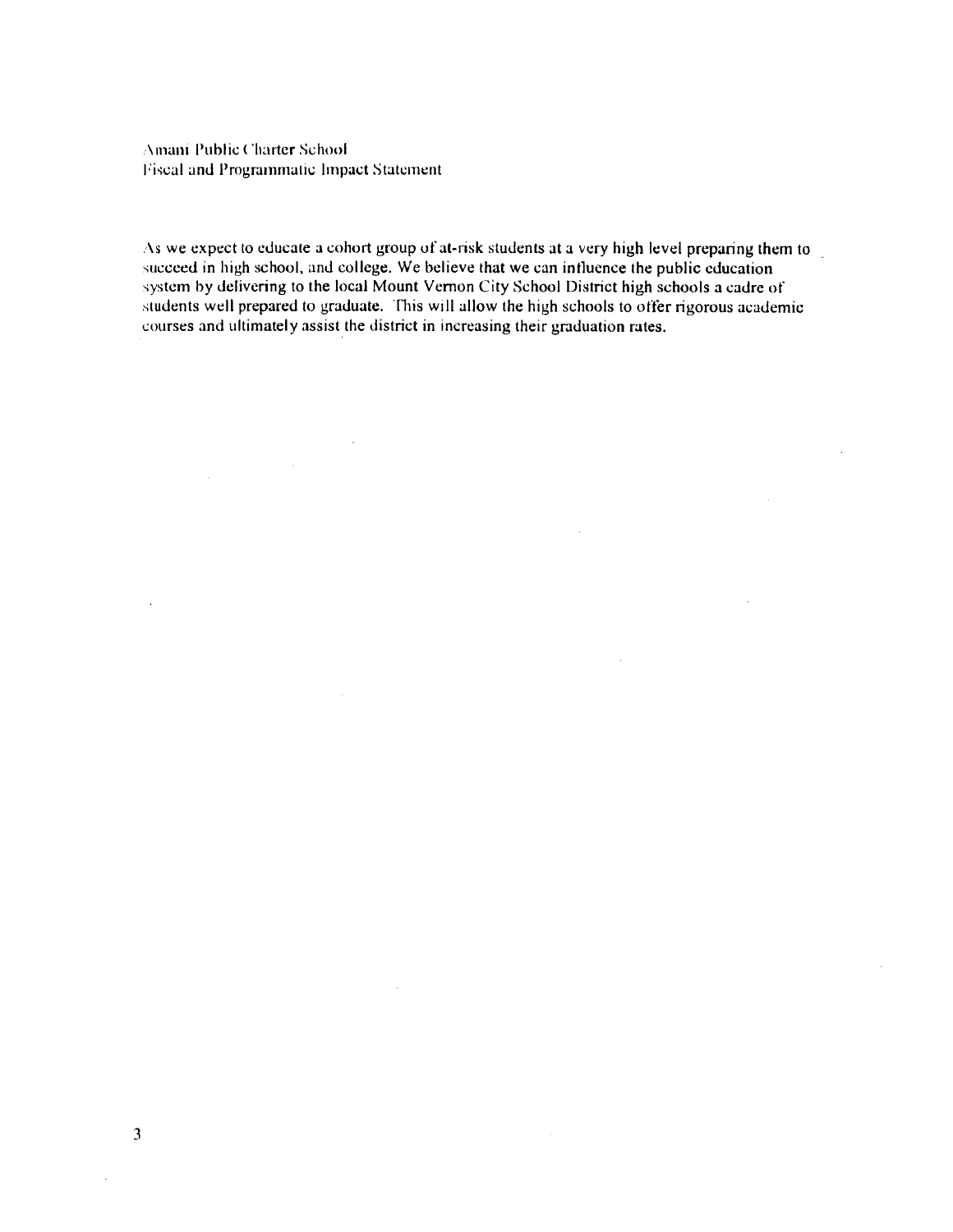Addendum to the Amani Public Charter School application submitted to the

New York State Education Department in response to the August 2010 Request for Proposals to Establish New York State Charter Schools Authorized by the Board of Regents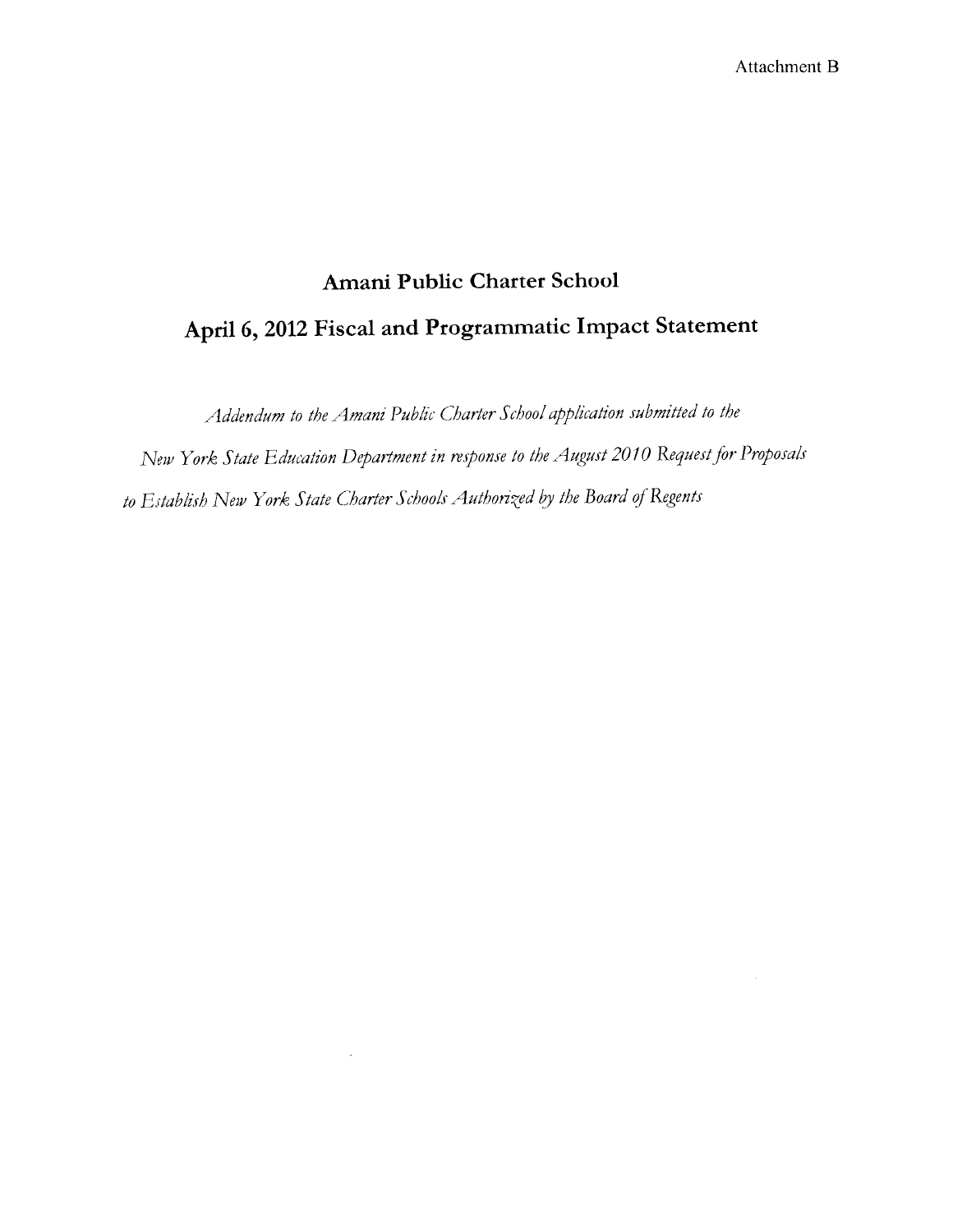The Amani Public Charter School ("the School" of "Amani") will provide a significant educational benefit to the students of the Mount Vernon City School District ("the District"), fulfilling Education Law §2851(2) (d). As required by Education Law §2851(2) (q) below is an assessment of the projected programmatic and fiscal impact of the School on other public and nonpublic schools in the area.

## **Fiscal Impact**

The School will have a relatively small fiscal impact on the Mount Vernon City School District, representing approximately 0.65% of the District's total operating budget for the 2011-2012 school year and approximately 2.52% of the District's total operating budget when the school is at full capacity.

Below is our modeling of the financial impact on the Mount Vernon City School District budget, based on the authorized enrollment, estimated per pupil allocation and estimated District budget.

## **Potential Fiscal Impact of AMANI PUBLIC CHARTER SCHOOL** on the Mount Vernon City School District

| School<br>Year   | #<br><b>Students</b> | Per Pupil<br><b>Allocation</b><br>1 | <b>Projected Charter</b><br><b>School Cost</b> | <b>District</b><br>Budget <sup>2</sup> | Projected<br>Impact |
|------------------|----------------------|-------------------------------------|------------------------------------------------|----------------------------------------|---------------------|
| $2011 -$<br>2012 | 80                   | \$16,794                            | \$1,343,520                                    | \$206,743,435                          | 0.65%               |
| $2012 -$<br>2013 | 160                  | \$16,794                            | \$2,687,040                                    | \$212,945,738                          | $1.26\%$            |
| $2013-$<br>2014  | 240                  | \$17,298                            | \$4,151,477                                    | \$219,334,110                          | 1.89%               |
| $2014 -$<br>2015 | 320                  | \$17,817                            | \$5,701,361                                    | \$225,914,133                          | 2.52%               |
| $2015 -$<br>2016 | 320                  | \$18,351                            | \$5,872,402                                    | \$232,691,558                          | 2.52%               |

<sup>&</sup>lt;sup>1</sup> Assumes a 3 percent annual increase from the 2012-2013 estimated average per pupil Allocated Operating Expenses (AOE). (Note: this AOE estimate is subject to unpredictable increases and decreases in any given year.)

<sup>&</sup>lt;sup>2</sup> Assumes a 3 percent annual increase from the 2011-2012 budget.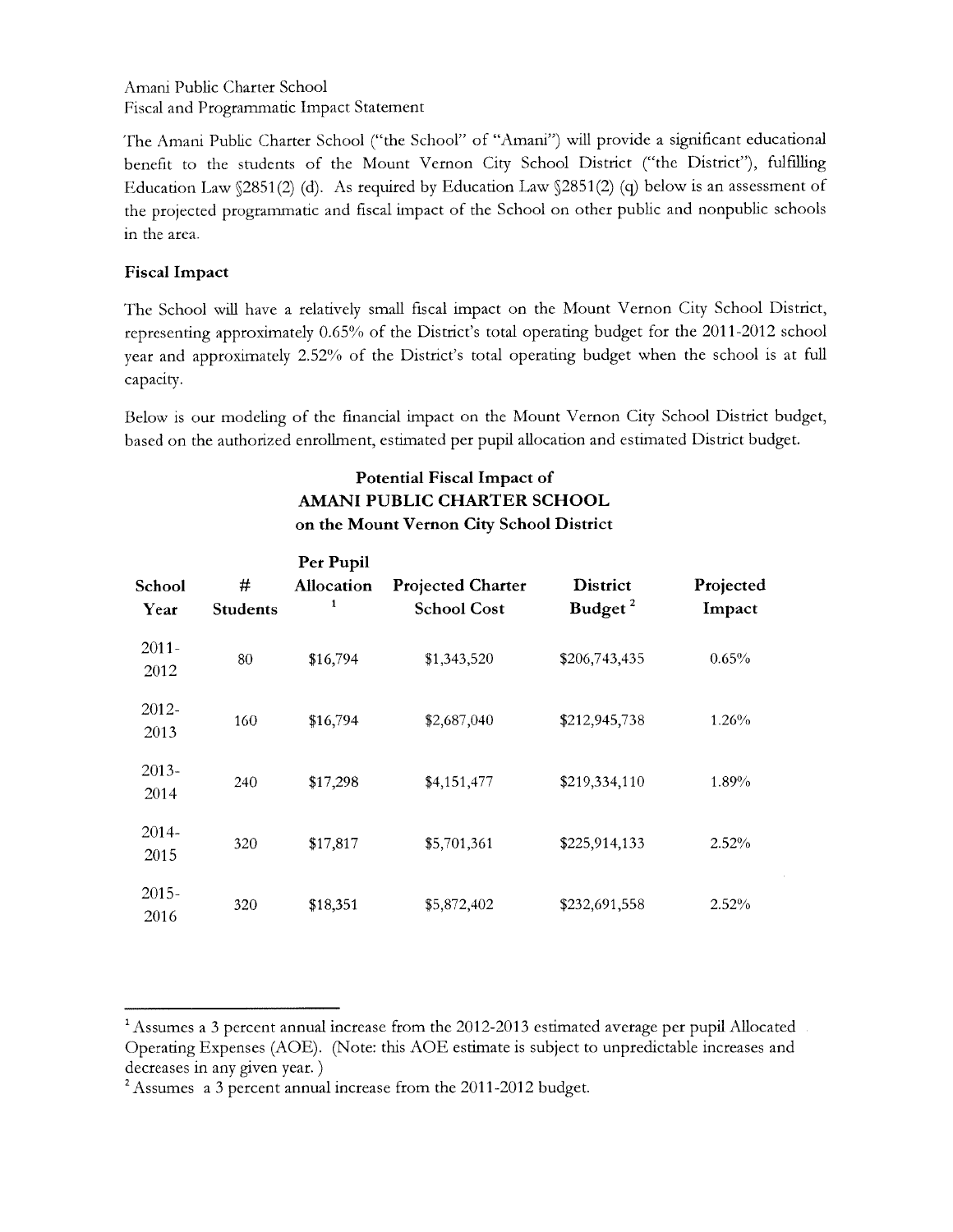We do not believe that the Amani Public Charter School will have a significant financial impact on the Mount Vernon City School District. There's no indication that positions have been cut in the 2011-12 budget. In addition, we know that the District is not currently considering any reductions in teaching staff. $3$ 

Furthermore, the District currently pays Charter School tuition to five charter schools: three in the Bronx, one in Harlem and one in Yonkers. The Yonkers charter school presently enrolls 23 Mount Vernon resident students. According to a Mount Vernon Board of Education resolution dated September 7, 2011; the District presently pays charter school tuition for approximately 100 students, excluding Amani Public Charter School.<sup>+</sup>

## Programmatic Impact

The programmatic impact of the Amani Public Charter School on existing public and non-public schools in the District is based primarily on two types of factual evidence: (1) statement made by District representatives expressing internal District assessments of programmatic impact and (2) our own assessments based on the facts available to us and assumptions around likely outcomes.

District representatives have posited several possible programmatic impacts that The School might hypothetically have on the programs of public schools. While we do not necessarily share similar assessments of the likelihood of these programmatic impacts, we nonetheless include them as empirical data of projected impacts.

The District's former Superintendent, Welton Sawyer, indicated that some of the programmatic effects of the School would include:

Cuts in the GED program

Cuts in Pre-K programs

Drawing more high achieving parents out of the District schools, this is presumed to have negative impact on those schools.<sup>5</sup>

While we recognize that a reduction in funding received by the District will require some reductions in expenditures (or increases in revenues) and that those invariably may have programmatic effects, based on our analysis, many of the District's assessments may be overstated.

We anticipate that there will not be a significant impact on any one elementary school program in the District because the School recruits broadly and will not draw a critical mass from any one single

<sup>&</sup>lt;sup>3</sup> January 22, 2012, Mount Vernon City School district Preliminary 2012-2013 Budget Presentation.

 $^4$  See Exhibit A

<sup>&</sup>lt;sup>5</sup> Letter Communication to the Board of Regents from Superintendent Welton Tony Sawyer, October 22, 2010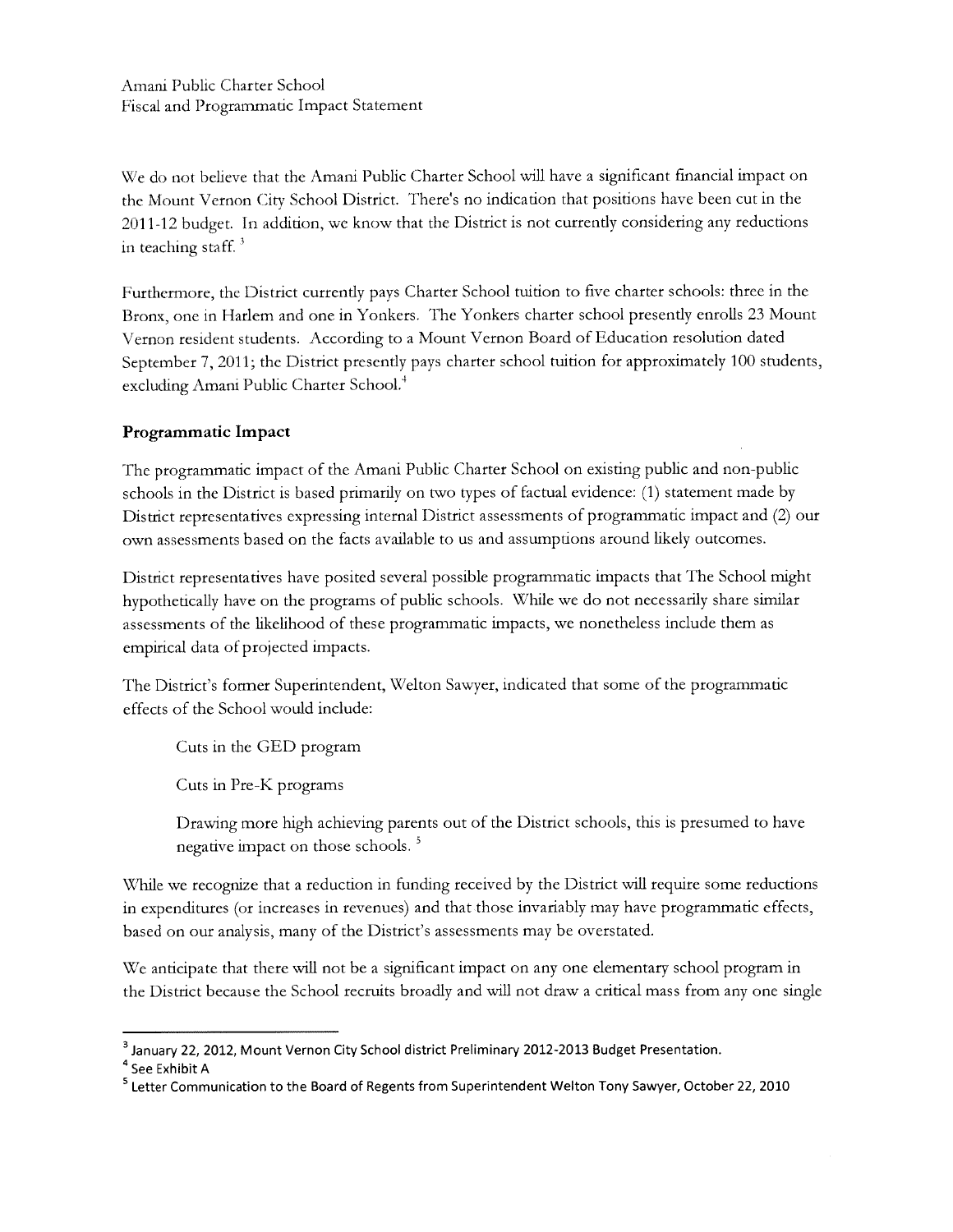school. Mount Vernon has 11 elementary schools, and based on our projected enrollment pattern, which is 80 students per grade coming from 11 schools, we believe that our recruitment will result in geographically dispersed enrollment patterns. In the first year of operation the School drew no more than 12 students from any individual elementary school in the District. The highest number of students came from the largest elementary school, Lincoln School. The next highest amount of students are from Graham School (10 students) which is designated as a school in need of improvement. <sup>6</sup> Of the remaining nine elementary schools between one and eight students from each school are enrolled at Amani. We also have enrolled children from a parochial school located in Mount Vernon that closed (3 students). The rest of our students are from a number of local private schools (one student from each of seven schools), including two students from a parochial school located in Mount Vernon, which is still in operation.<sup>7</sup> A reduction of 6 to 12 students in any single elementary school in any given year will likely not have a direct impact on lead classroom teacher staffing and, if anything, would likely decrease class sizes. In addition, we anticipate insignificant programmatic impact to the local private schools based on our past enrollment patterns.

We project the School will have several positive programmatic effects on the Mount Vernon City School District, by providing a model of efficient and responsive education for underserved students. We will offer to share our effective practices with the District schools and to help them improve, hopefully increasing program quality for all students in the District. Furthermore, we have already seen some of our practices being emulated by the District. As an example, Amani offers a Saturday Academy. We have seen that some Mount Vernon public schools began running Saturday Academies this year. Specifically Holmes, Lincoln and Traphagen elementary schools for the first time ever offered Saturday programs this year. We believe that the presence of an alternative public school option will have a positive impact on the programs of other public schools in the community. Furthermore there is some evidence that increasing educational options for families tends to drive up overall educational quality.<sup>8</sup>

We believe that The Mount Vernon City School District has not made any significant reductions in staff or changes in security as a result of the Amani Public Charter School. The District warned that they would be forced to make cuts to the Pre-K program as a result of the loss of funds from the School. <sup>9</sup> However, as of March 2012, the District continues to offer its Pre-K program and is enrolling children in the program for the 2012-2013 school year. There have not been significant cuts to the program.

With respect to non-public schools, the School is not anticipated to have an effect on these institutions as the overwhelming majority of its students will come from low-income families that would not have the means to pay for private school. In a survey of families as to why they chose

 $^6$  January 22, 2012, Mount Vernon City School district Preliminary 2012-2013 Budget Presentation.

 $^7$  See Exhibit B

<sup>&</sup>lt;sup>8</sup> Everyone Wins: How Charter Schools Benefit All New York City Public School Students Civic Report 60, October 2009.

 $^9$  –Letter Communication to the Board of Regents from Superintendent Welton Tony Sawyer, October 22, 2010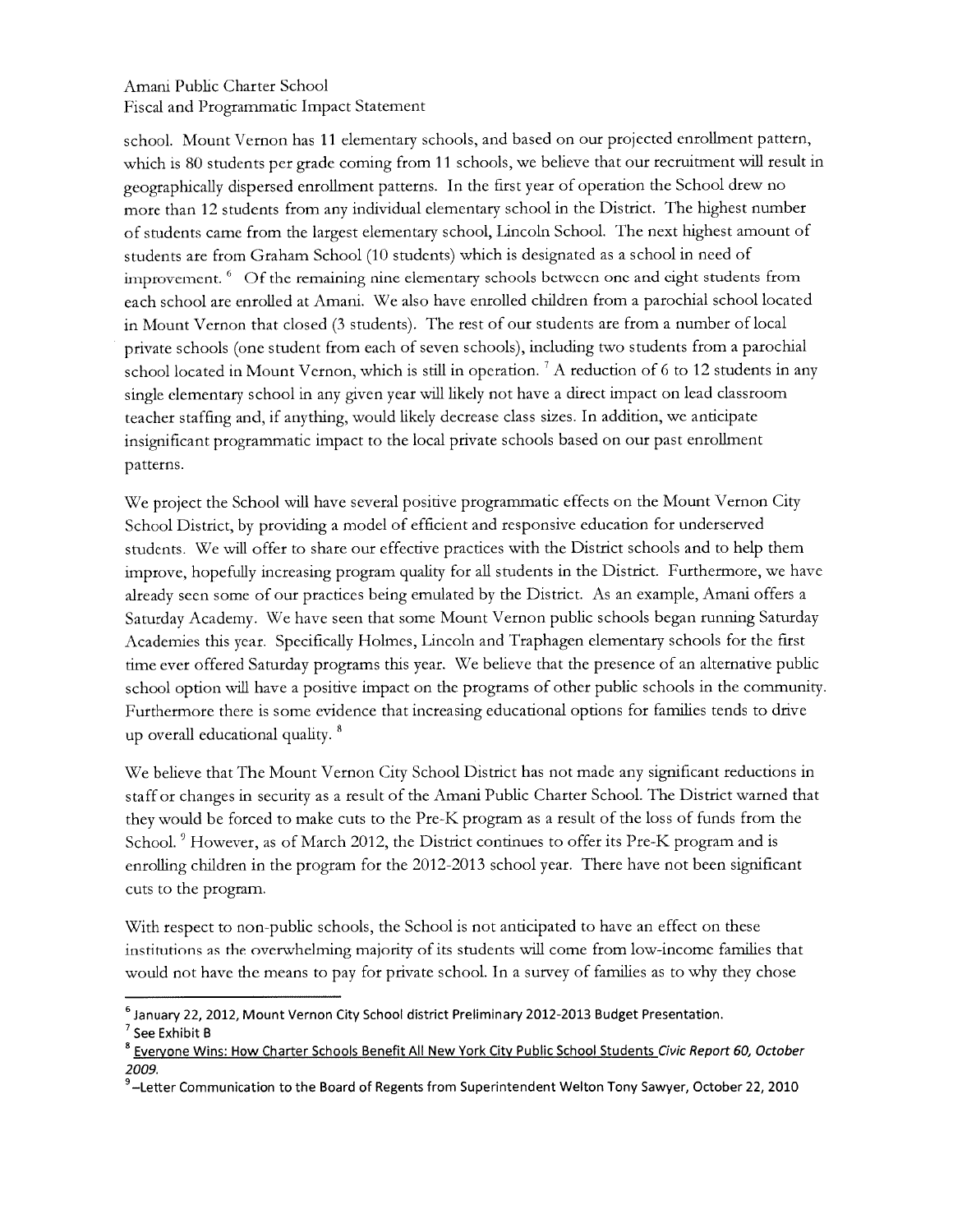Amani, 20% of the parents noted that they enrolled at the School because they were seeking an alternative to the District's public schools. The city's population is largely disadvantaged—i.e. the median household income in Mount Vernon is a full \$24,000 less than the average for Westchester County, and the Census Poverty Index is not only 3 basis points above the average CPI for New York State but also a whopping 10 points higher than that of Westchester County. 76% of the District's middle school students are eligible for free and reduced lunch (78% of Amani's presently enrolled students are eligible for free and reduced lunch). We believe that these parents would not be able to choose private school and therefore there would not be a significant programmatic impact on non-public school enrollment.<sup>10</sup>

In addition we do not anticipate a significant programmatic impact, in particular due to the fact that the non-public elementary schools in Mount Vernon are exclusively religiously-based programs and do not provide an affordable alternative for the majority of the School's students.

<sup>&</sup>lt;sup>10</sup> Sources for the school and community demographic data include the New York State District Report Card, Accountability and Overview Report for Mount Vernon City School District, 2007-08; the New York State District Report Card, Comprehensive Information Report Card for Mount Vernon City School District, 2007-08; and the Mount Vernon School District: Demographic Study, Arete Educational Consulting, September 2008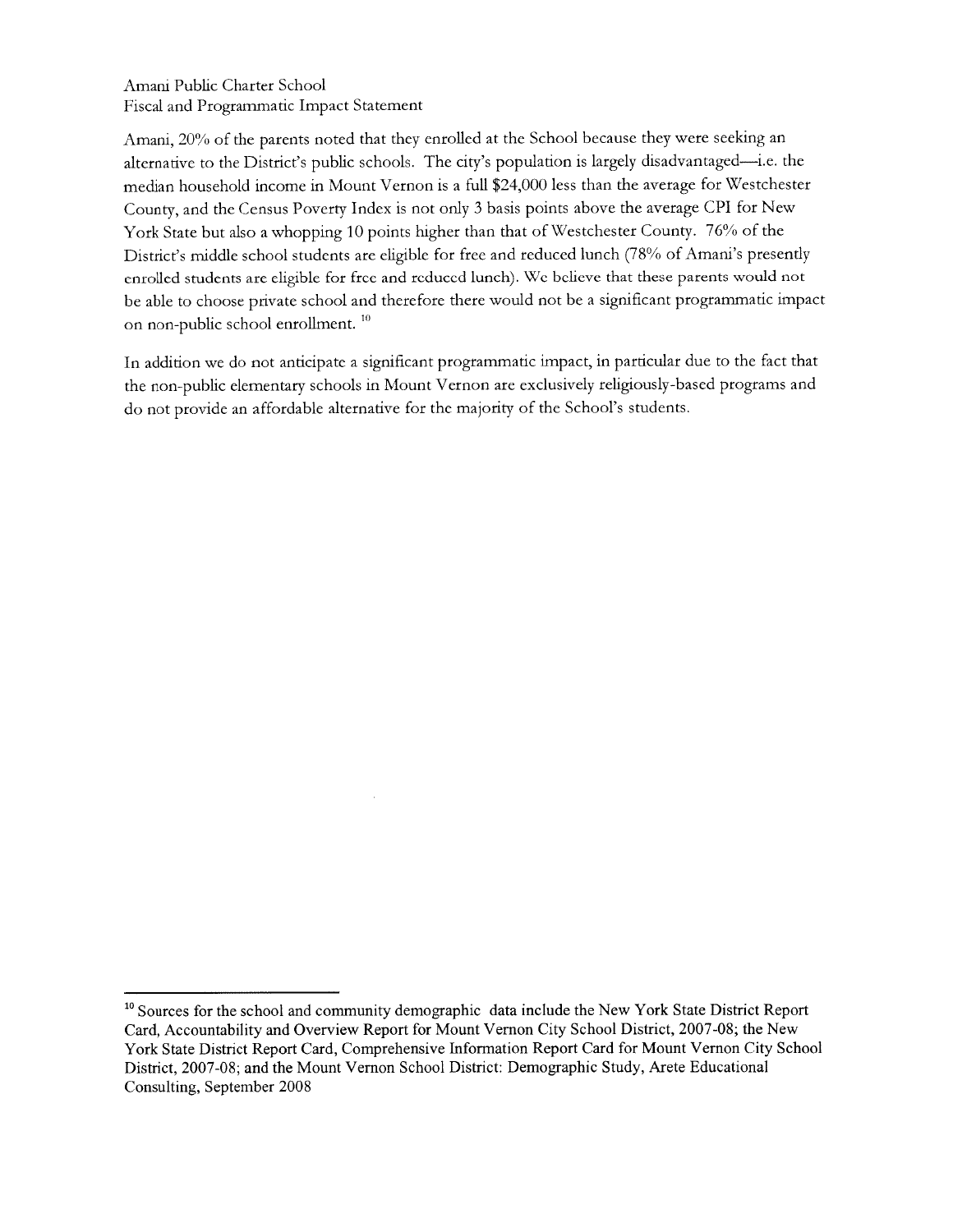#### Exhibit A

#### AMENDED - ELIMINATED AMANI CHARTER SCHOOL

#### **RESOLUTION**

Resolution No.

#### COMMITTEE: FINANCE, WAYS and MEANS

TAB NO.  $21$ 

Offered at the "Regular Business Meeting" of the Mount Vernon Board of Education, held on Wednesday, September 7, 2011.

#### **AUTHORIZATION TO PAY CHARTER SCHOOLS**

RESOLVED: that upon the recommendation of the Superintendent of Schools, this Board of Education approves the following Charter Schools for payment:

| <b>SCHOOL</b>                              | AMOUNT PER PUPIL PER YEAR |  |  |
|--------------------------------------------|---------------------------|--|--|
|                                            |                           |  |  |
| Bronx Preparatory Charter Schools          | \$16,794                  |  |  |
| Carl C. Icahn Charter Schools              | \$16,794                  |  |  |
| Charter School of Educational Excellence   | \$16,794                  |  |  |
| The Bronx Charter Schools                  | \$16,794                  |  |  |
| The Sisulu-Walker Charter School of Harlem | \$16.70                   |  |  |

Budget Code: A92815 4010 00

**ABSTRACT** 

Total estimated students are 100.

Submitted by: Approved by:

Ingerman Smith, LLP W.L. Sawyer, Ed.D., Superintendent of Schools